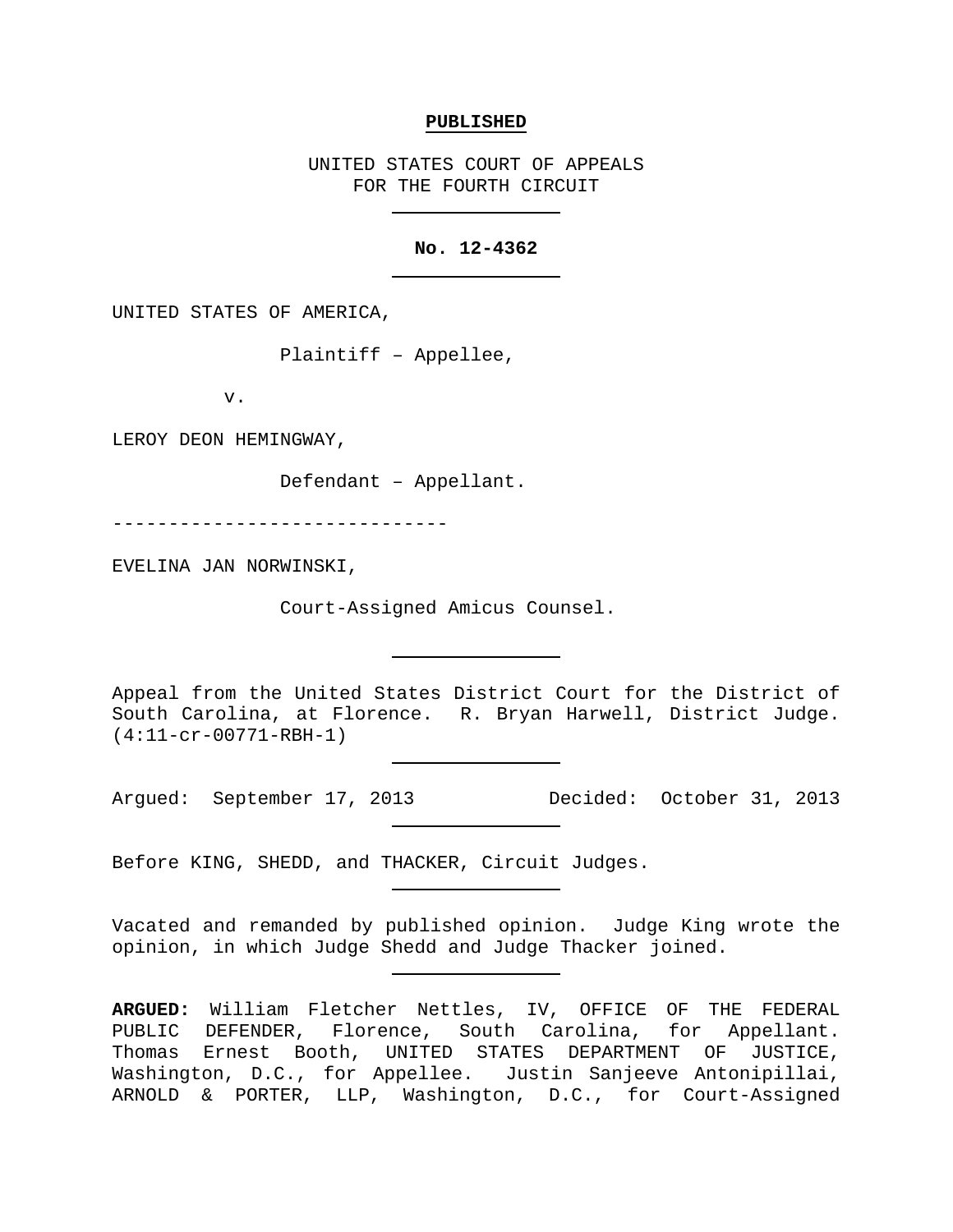Amicus Counsel. **ON BRIEF:** William N. Nettles, United States Attorney, Columbia, South Carolina, A. Bradley Parham, Assistant United States Attorney, OFFICE OF THE UNITED STATES ATTORNEY, Florence, South Carolina; Lanny A. Breuer, Assistant Attorney General, John D. Buretta, Deputy Assistant Attorney General,<br>Criminal Division, UNITED STATES DEPARTMENT OF JUSTICE, Criminal Division, UNITED STATES DEPARTMENT Washington, D.C., for Appellee. Laura K. D'Allaird, ARNOLD & PORTER, LLP, Washington, D.C., for Court-Assigned Amicus Counsel.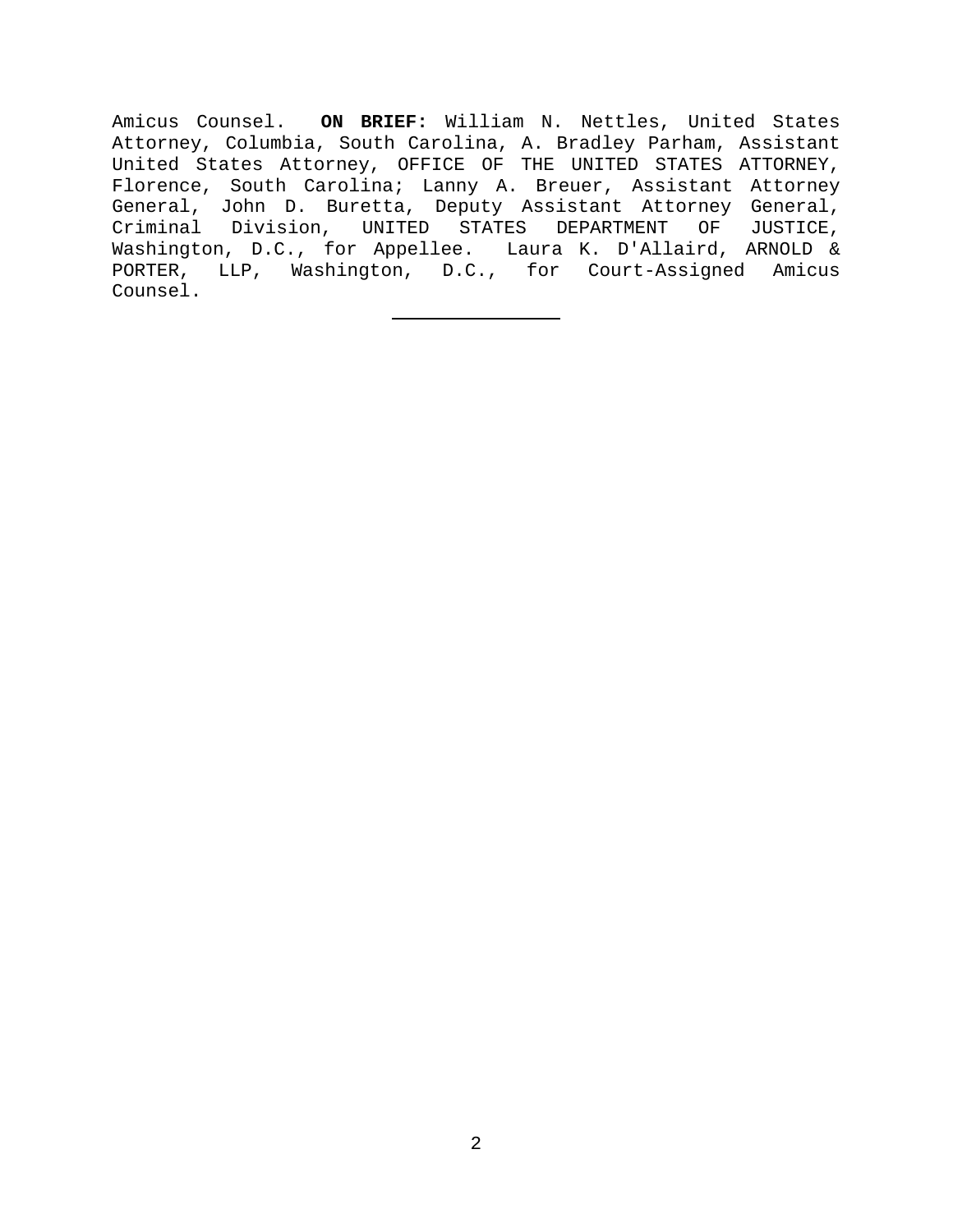KING, Circuit Judge:

In November 2011, Leroy Deon Hemingway pleaded guilty in the District of South Carolina to being a felon in possession of a firearm and ammunition, in violation of 18 U.S.C. § 922(g)(1). The district court sentenced Hemingway to fifteen years in prison, ruling that he was subject to the mandatory fifteen-year minimum required by the Armed Career Criminal Act (the "ACCA"), see 18 U.S.C. § 924(e). On appeal, Hemingway maintains that the court erred in relying on his 2002 South Carolina conviction for the common law crime of assault and battery of a high and aggravated nature ("ABHAN") to impose the mandatory minimum sentence. More specifically, Hemingway contends that ABHAN is not categorically a predicate "violent felony" under the ACCA, and that the court erred in ruling otherwise. The government agrees with Hemingway that ABHAN is not categorically an ACCA violent felony, but contends that use of the modified categorical approach is appropriate and that, utilizing such an approach, Hemingway's ABHAN offense constitutes an ACCA violent felony. As explained below, we agree with Hemingway and the government that ABHAN is not categorically a violent felony. We further conclude, contrary to the government's position, that the modified categorical approach has no role to play in this matter. See Descamps v. United States, 133 S. Ct. 2276 (2013). Accordingly, we vacate the judgment and remand for resentencing.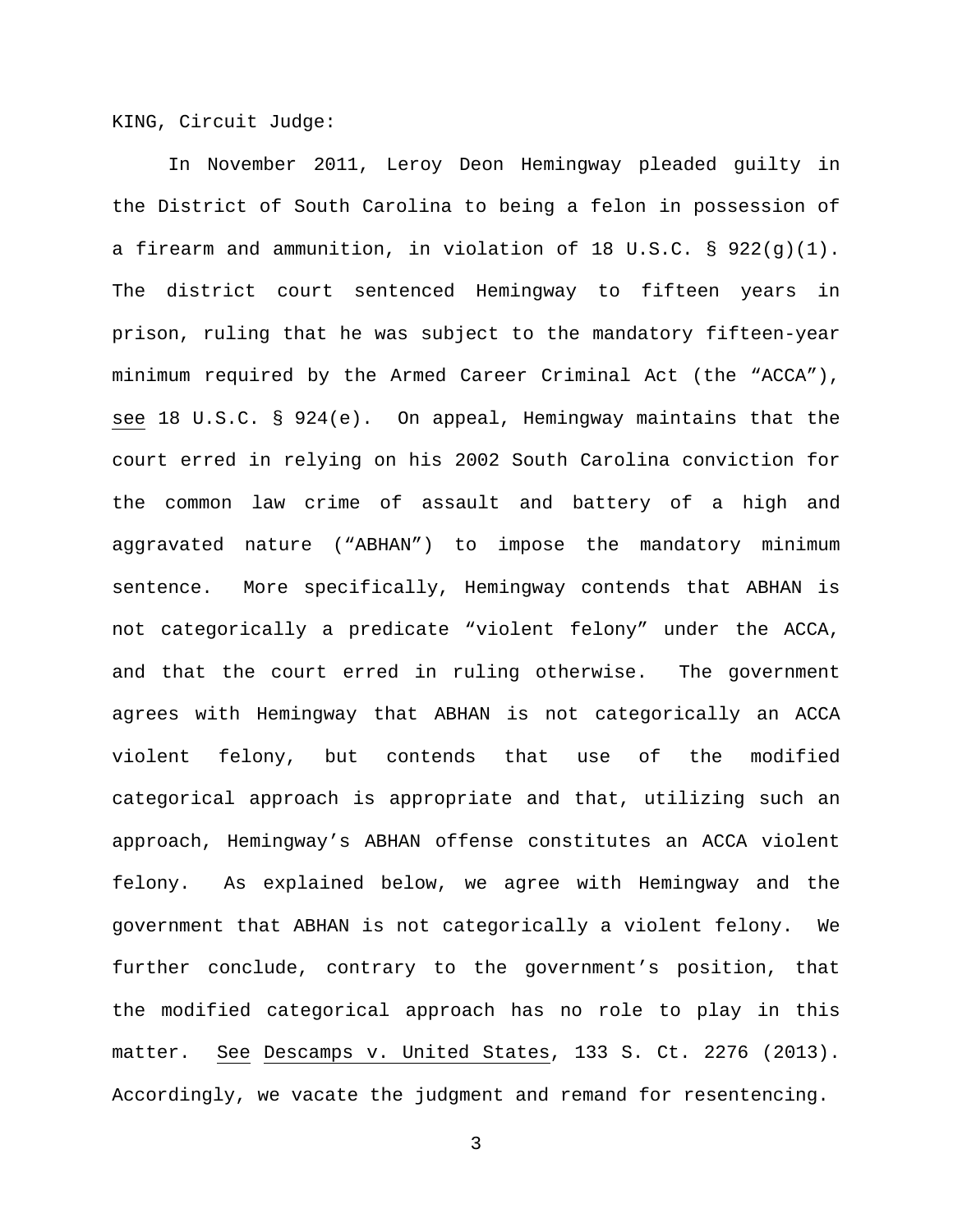A.

Pursuant to the ACCA, a defendant convicted of violating 18 U.S.C. §  $922(q)(1)$ , and who has three previous convictions "for a violent felony or a serious drug offense," is subject to a mandatory fifteen-year minimum sentence. See 18 U.S.C. § 924(e)(1). The ACCA defines a "violent felony" as "any crime punishable by imprisonment for a term exceeding one year" that:

(i) has as an element the use, attempted use, or threatened use of physical force against the person of another; or

(ii) is burglary, arson, or extortion, involves use of explosives, or otherwise involves conduct that presents a serious potential risk of physical injury to another.

Id.  $\S$  924(e)(2)(B). Subsection (e)(2)(B)(i) is commonly referred to as the "force clause." As the Supreme Court has recognized, the force clause applies only to those crimes that involve "violent force — that is, force capable of causing physical pain or injury to another person." See Johnson v. United States, 559 U.S. 133, 140 (2010). Subsection  $(e)(2)(B)(ii)$  identifies enumerated offenses - burglary, arson, extortion, and offenses involving the use of explosives — and then contains an "otherwise involves" clause. That clause is more commonly referred to as the "residual clause." See Chambers v. United States, 555 U.S. 122, 124 (2009).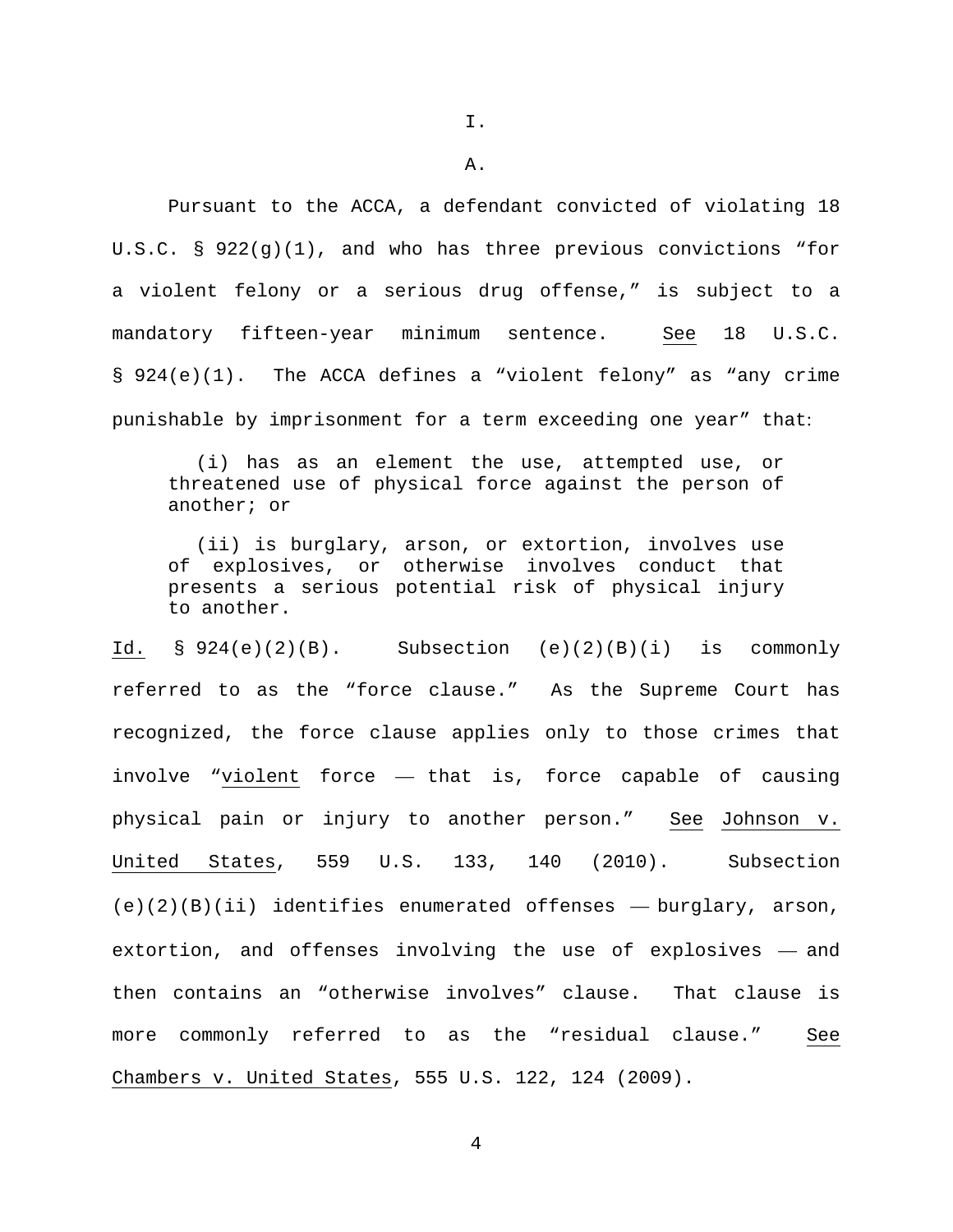The residual clause of subsection  $(e)(2)(B)(ii)$  is the only aspect of the ACCA at issue in this appeal. The government and Hemingway quite properly agree that ABHAN — the South Carolina common law crime at issue — neither satisfies the force clause nor constitutes an enumerated offense. $^1$  $^1$  - Accordingly, an ABHAN offense can be an ACCA violent felony only if, consistent with the residual clause, it "otherwise involves conduct that presents a serious potential risk of physical injury to another."

<span id="page-4-1"></span>B.

### 1.

As we have recognized, "[i]n assessing whether an offense constitutes an ACCA predicate offense, two types of analyses are potentially applicable — known as the 'categorical' approach and the 'modified categorical' approach." United States v. Harcum, 587 F.3d 219, 222 (4th Cir. 2009). These approaches stem from the Supreme Court's decision in Taylor v. United States, 495 U.S. 575 (1990), "which established the rule for determining when a defendant's prior conviction counts as one of ACCA's enumerated predicate offenses." See Descamps v. United States,

<span id="page-4-0"></span> $1$  At the time of Hemingway's ABHAN conviction, ABHAN was a South Carolina common law crime. In 2010, South Carolina codified ABHAN as a felony offense. See S.C. Code Ann. § 16-3- 600(B)(1).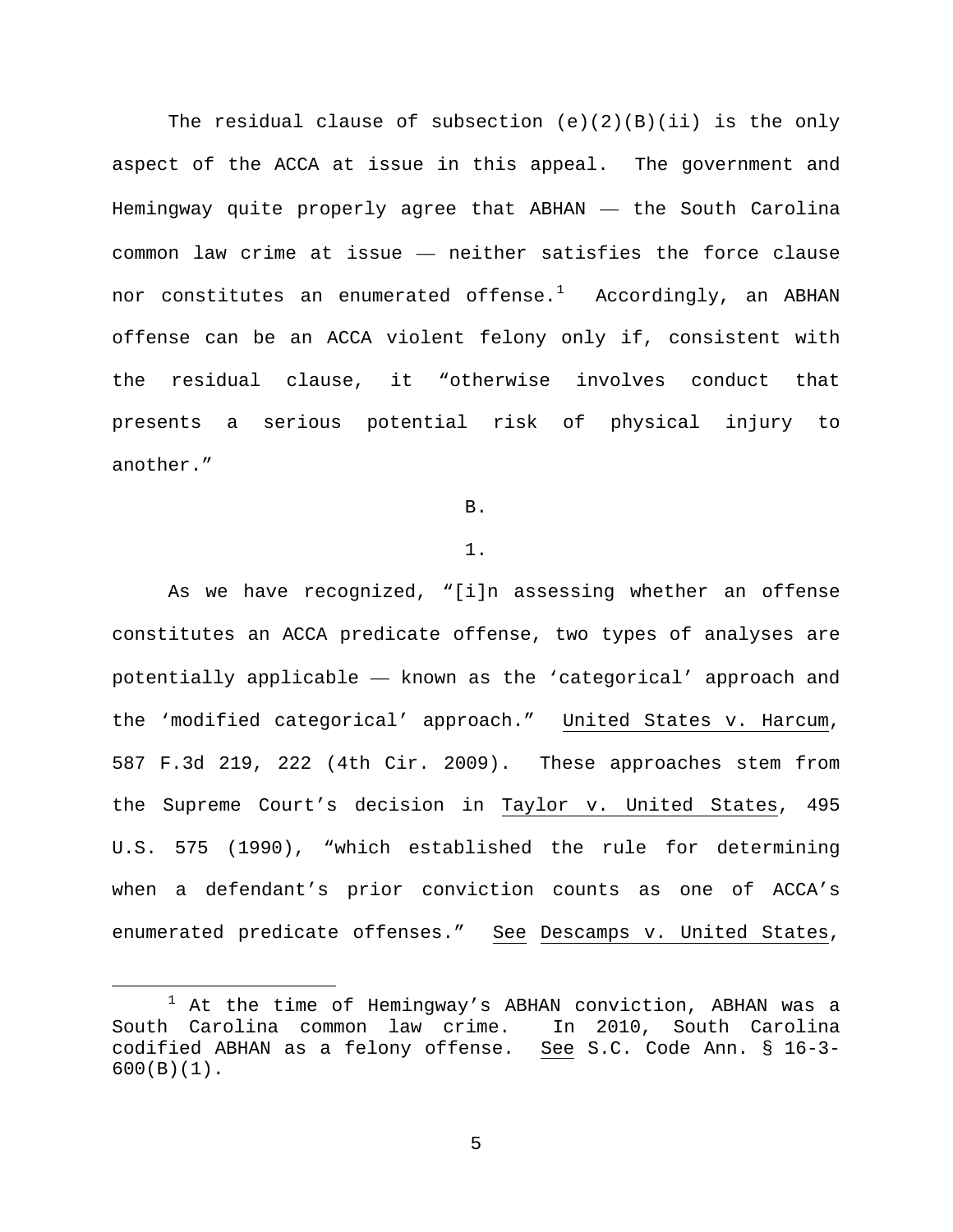133 S. Ct. 2276, 2283 (2013). In Taylor, the Court adopted a more "formal" elements-focused categorical approach that authorized sentencing courts to "'look only to the statutory definitions'  $-$  i.e., the elements  $-$  of a defendant's prior offenses, and not 'to the particular facts underlying those convictions.'" Descamps, 133 S. Ct. at 2283 (quoting Taylor, 495 U.S. at 600). The Taylor Court also recognized a "narrow range of cases" where a sentencing court could utilize the "modified categorical approach," that is, "look beyond the statutory elements to 'the charging paper and jury instructions'" pertaining to the underlying previous conviction. See id. at 2283-84 (quoting Taylor, 495 U.S. at 602). The Taylor Court contemplated that the modified categorical approach would be used only when the definition of the offense of conviction "comprises multiple, alternative versions of the crime." Id. at 2284. As explained in Descamps, "Taylor permitted sentencing courts, as a tool for implementing the categorical approach, to examine a limited class of documents to determine which of a statute's alternative elements formed the basis of the defendant's prior conviction."  $\underline{\text{Id.}}^2$  $\underline{\text{Id.}}^2$ 

<span id="page-5-0"></span><sup>&</sup>lt;sup>2</sup> In Shepard v. United States, the Supreme Court further clarified the role and scope of the modified categorical approach. See 544 U.S. 13 (2005). The Shepard decision made clear that the "enquiry under the ACCA . . . is limited to the terms of the charging document, the terms of a plea agreement or (Continued)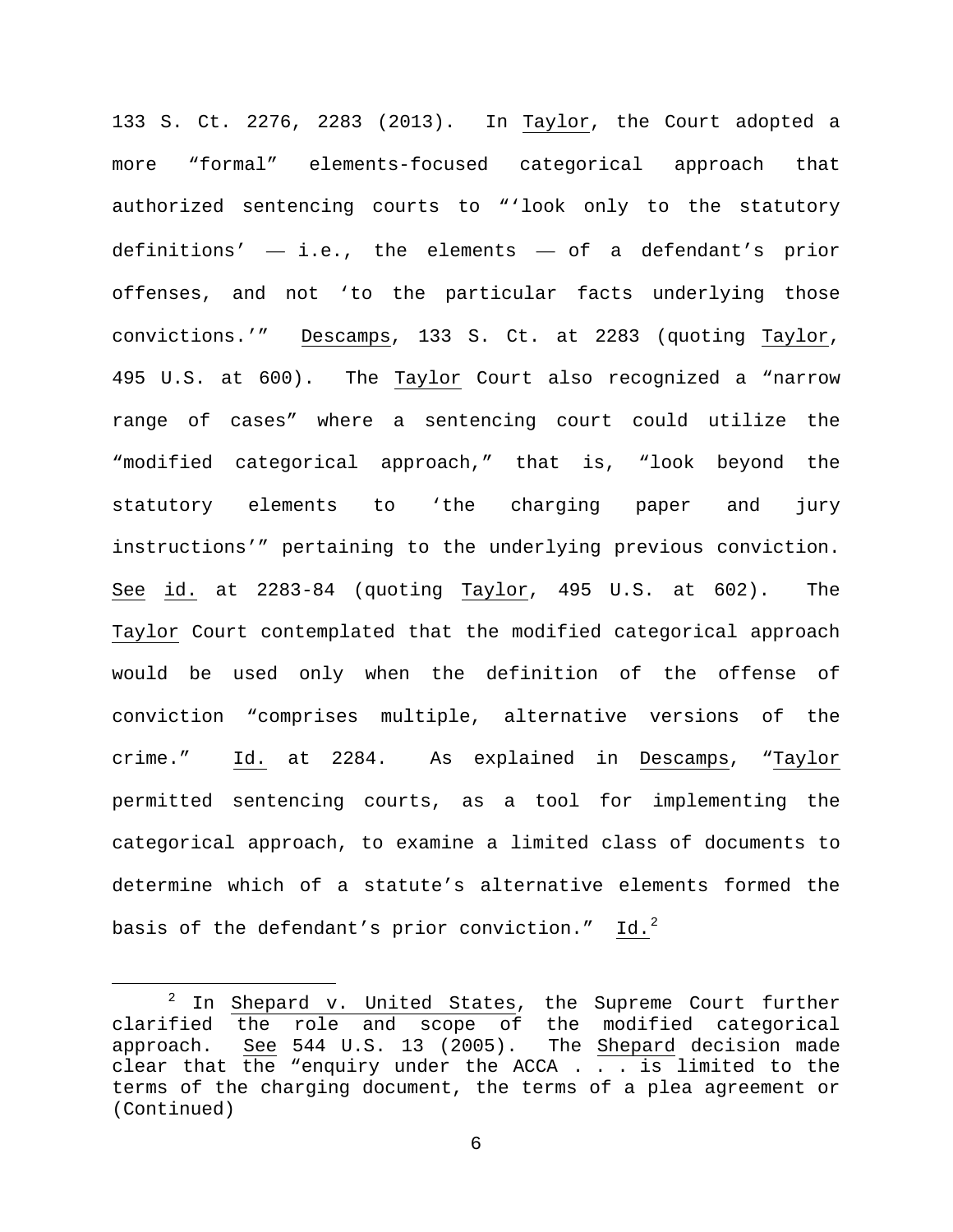The central tenet of Taylor remains valid and applicable: As a general proposition, to determine whether a previous conviction is a violent felony, a sentencing court "employ[s] the categorical approach" and, in using that approach, "'look[s] only to the fact of conviction and the statutory definition of the prior offense, and do[es] not generally consider the particular facts disclosed by the record of conviction.'" Sykes v. United States, 131 S. Ct. 2267, 2272 (2011) (quoting James v. United States, 550 U.S. 192, 202 (2007)). It bears repeating that "[t]he categorical approach focuses on the elements of the prior offense rather than the conduct underlying the conviction." United States v. Cabrera-Umanzor, 728 F.3d 347, 350 (4th Cir. 2013).

ī

transcript of colloquy between judge and defendant in which the factual basis for the plea was confirmed by the defendant, or to some comparable judicial record of this information." Id. at 26. Accordingly, pursuant to Shepard and its progeny, a sentencing court can, in limited circumstances, "scrutinize a restricted set of materials" to determine "which statutory phrase was the basis for the conviction." See Descamps, 133 S. Ct. at 2284; see also United States v. Carthorne, 726 F.3d 503, 511 (4th Cir. 2013). As we have recently emphasized, a sentencing court's examination of Shepard documents, i.e., the "limited universe of documents relevant to the underlying conviction," may be used "for the sole purpose of determining which part of the statute the defendant violated." United States v. Gomez, 690 F.3d 194, 198 (4th Cir. 2012).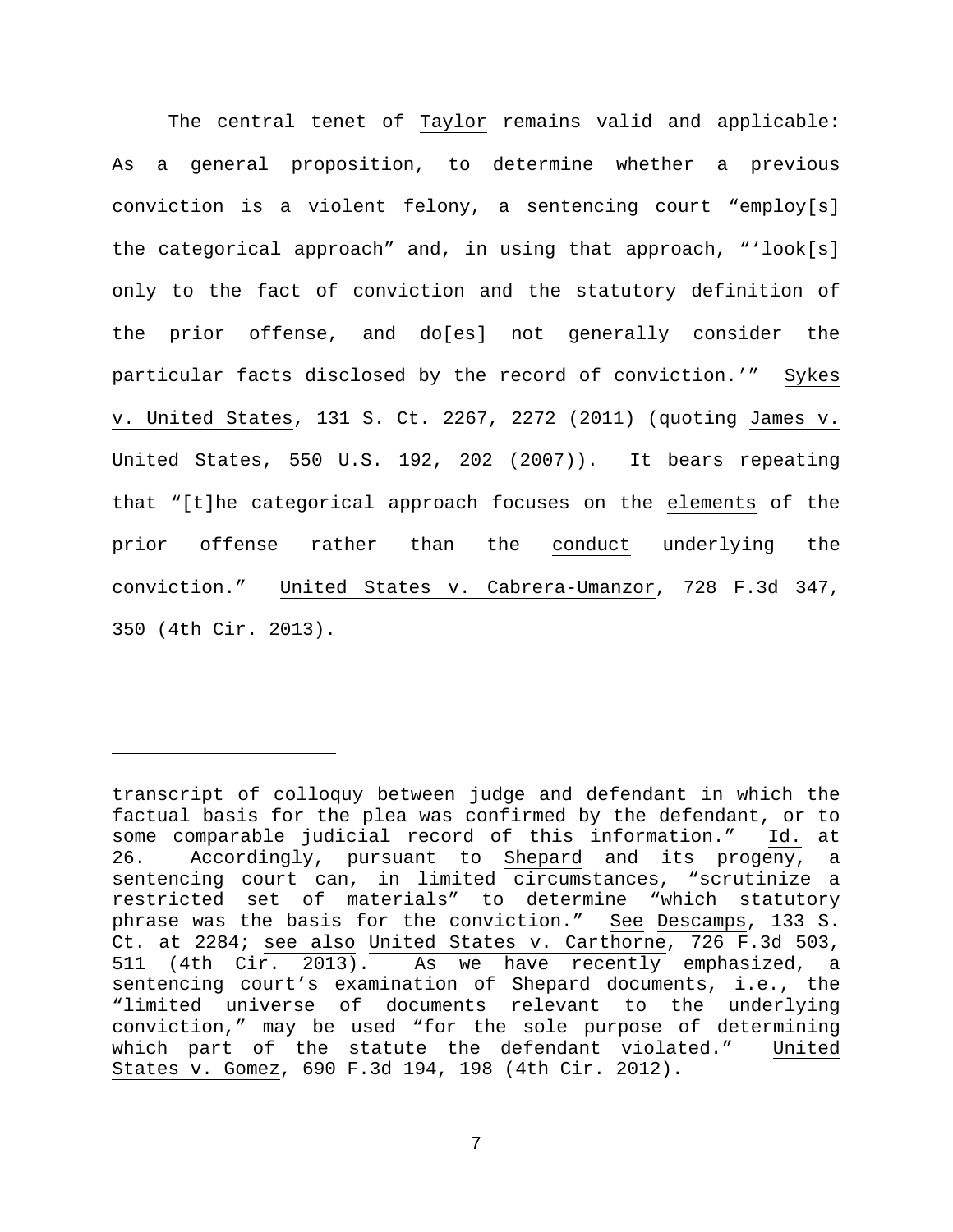In June of this year, the Supreme Court rendered its Descamps decision, which constitutes a vastly important explication of the guiding legal principles concerning proper utilization of the categorical approach and the modified categorical approach. As the Court strongly reiterated, "the modified approach serves a limited function" and applies only in a "'narrow range of cases.'" See Descamps, 133 S. Ct. at 2283 (quoting Taylor, 495 U.S. at 602). The Descamps Court then assessed whether a California burglary conviction was for an ACCA enumerated offense, emphasizing the limited role of the modified categorical approach, i.e., simply to "help[] effectuate the categorical analysis when a divisible statute, listing potential offense elements in the alternative, renders opaque which element played a part in the defendant's conviction." Id. (emphasis added). Focusing on California's burglary statute, the Court determined that the modified categorical approach had "no role to play" because the statute was not divisible. Id. at 2285. The Court further concluded that Descamps's burglary offense was not categorically an ACCA violent felony. Id. at 2293.

Notably, the Descamps decision underscored the validity of the divisibility analysis that our Court had already employed. See United States v. Gomez, 690 F.3d 194 (4th Cir. 2012). In

8

2.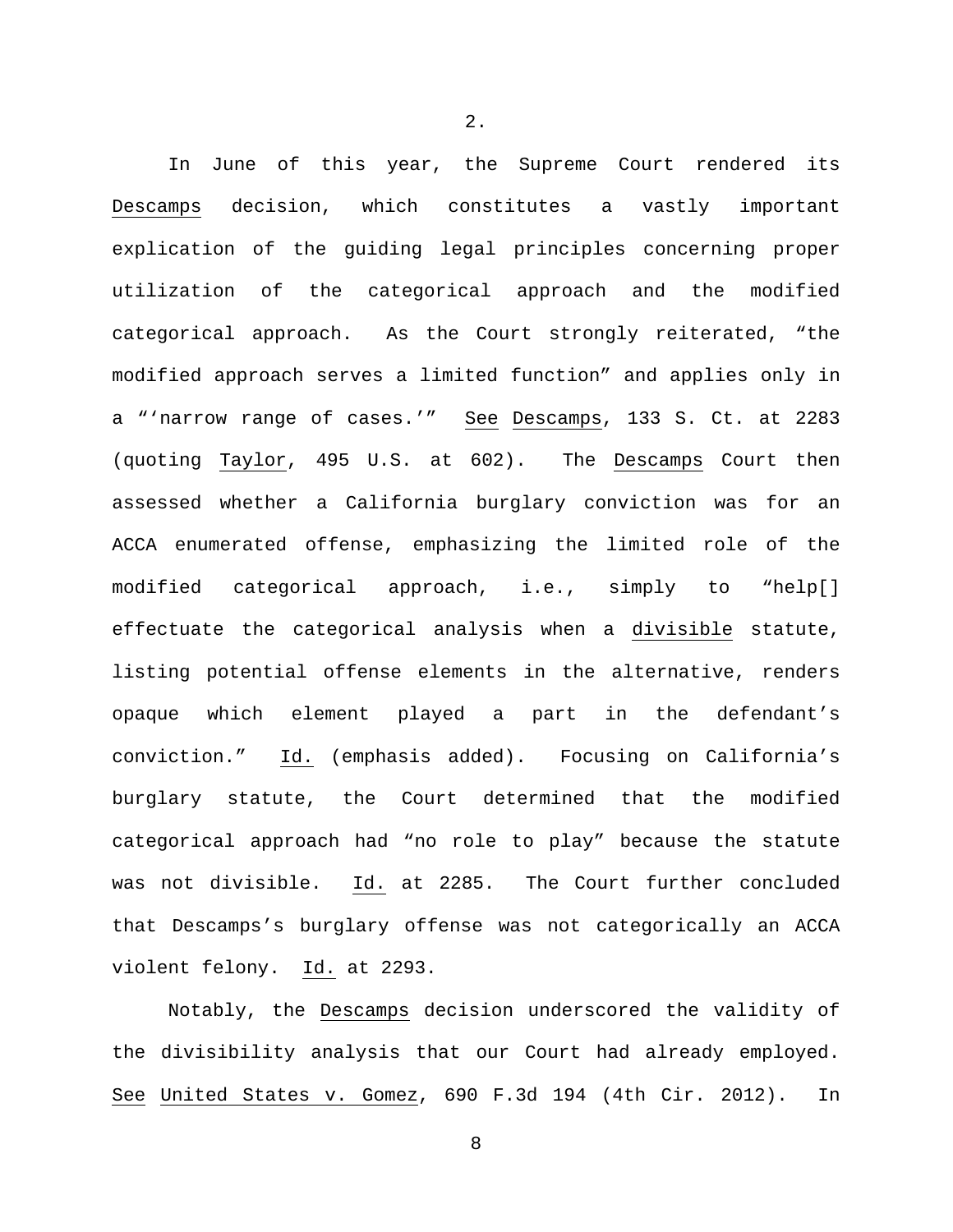Gomez, Judge Floyd carefully explained that the categorical approach — rather than the modified categorical approach — was appropriate for deciding whether a Maryland child abuse conviction was for a "crime of violence" under the Sentencing Guidelines. See id. at 203. Applying the divisibility analysis, Gomez recognized that "district courts may apply the modified categorical approach to a statute only if it contains divisible categories of proscribed conduct, at least one of which constitutes  $-$  by its elements  $-$  a violent felony." Id. at 199.

Because Gomez and Descamps each involved statutory — rather than common law — offenses, in that context those decisions are distinguishable from the situation we face today. Indeed, Descamps explicitly "reserve[d] the question whether, in determining a crime's elements, a sentencing court should take account not only of the relevant statute's text, but of judicial rulings interpreting it." 133 S. Ct. at 2291. The Court thus left open the issue of whether the divisibility analysis also applies to common law offenses. Likewise, Gomez did not address the issue of whether the divisibility analysis applies to a common law crime, because that appeal was concerned only with "the divisions within a statute, not a common law crime." 690 F.3d at 202.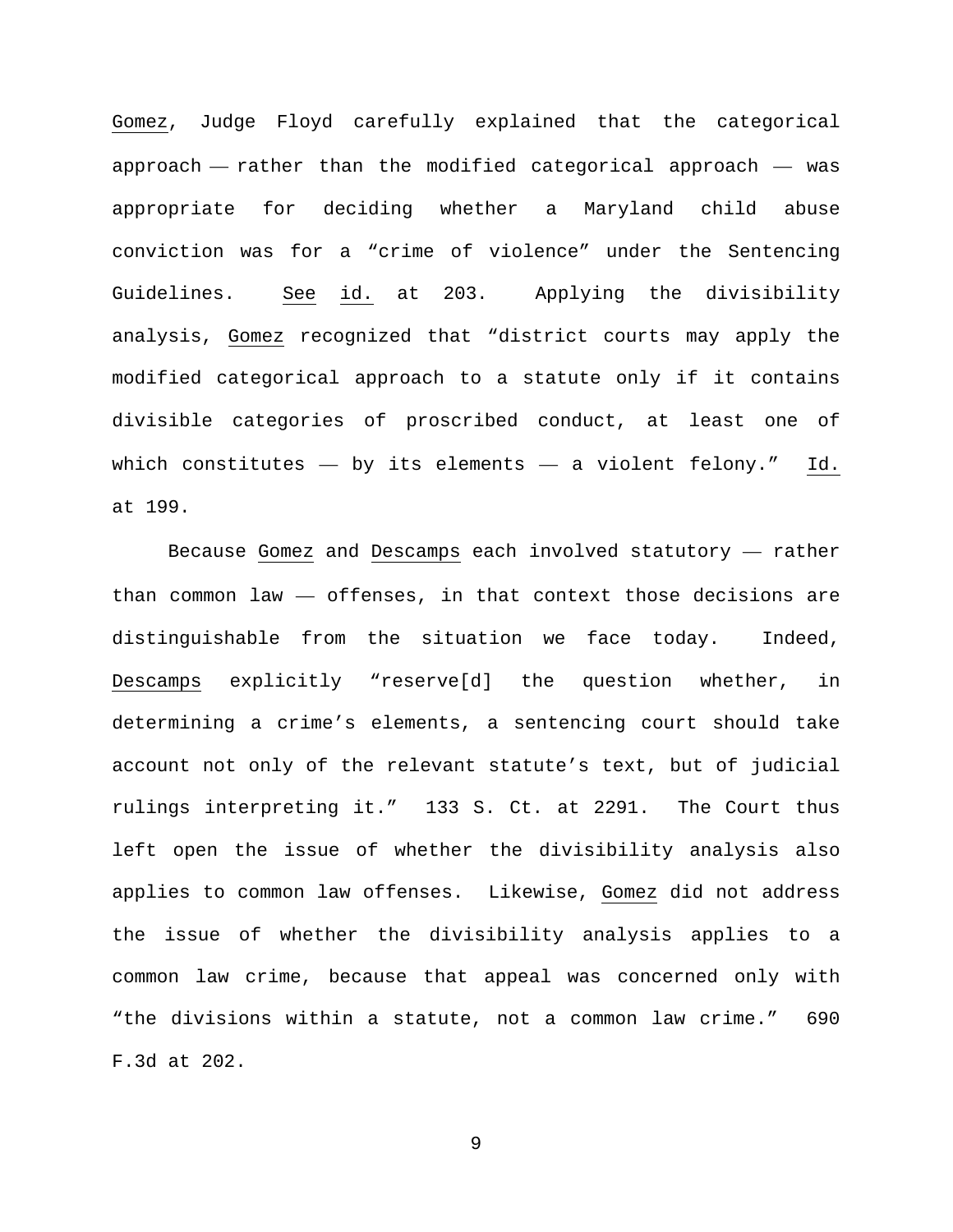Having identified certain of the applicable legal principles, we turn to Hemingway's contention on appeal — that his South Carolina ABHAN conviction is not for an ACCA violent felony. The relevant facts underlying his fifteen-year sentence are not disputed.

On June 28, 2011, a grand jury returned an indictment charging Hemingway with illegal possession of a firearm (a 9mm Glock pistol) plus ammunition, having previously been convicted of a felony, in violation of 18 U.S.C. § 922(g)(1) (Count One), and possessing with intent to distribute cocaine base (or "crack"), in contravention of 21 U.S.C. § 841(a)(1) (Count Two). Hemingway pleaded guilty to Count One only, without a plea agreement, on November 29, 2011. $^3$  $^3$  The probation officer then prepared Hemingway's presentence report (the "PSR"), recommending that his sentence be enhanced under the ACCA because four of his previous convictions were for ACCA predicate offenses.[4](#page-9-1) According to the PSR, the applicable Guidelines range

<span id="page-9-0"></span> <sup>3</sup> After Hemingway pleaded guilty to Count One, the district court, on motion of the government at the plea proceeding, dismissed Count Two without prejudice.

<span id="page-9-1"></span><sup>&</sup>lt;sup>4</sup> Hemingway's ACCA predicate offenses, as identified in the PSR, were all state crimes in South Carolina. The record shows: (1) a conviction in 1998 for attempted strong arm robbery; (2) convictions in 2001 for possession with intent to distribute crack and possession with intent to distribute crack within (Continued)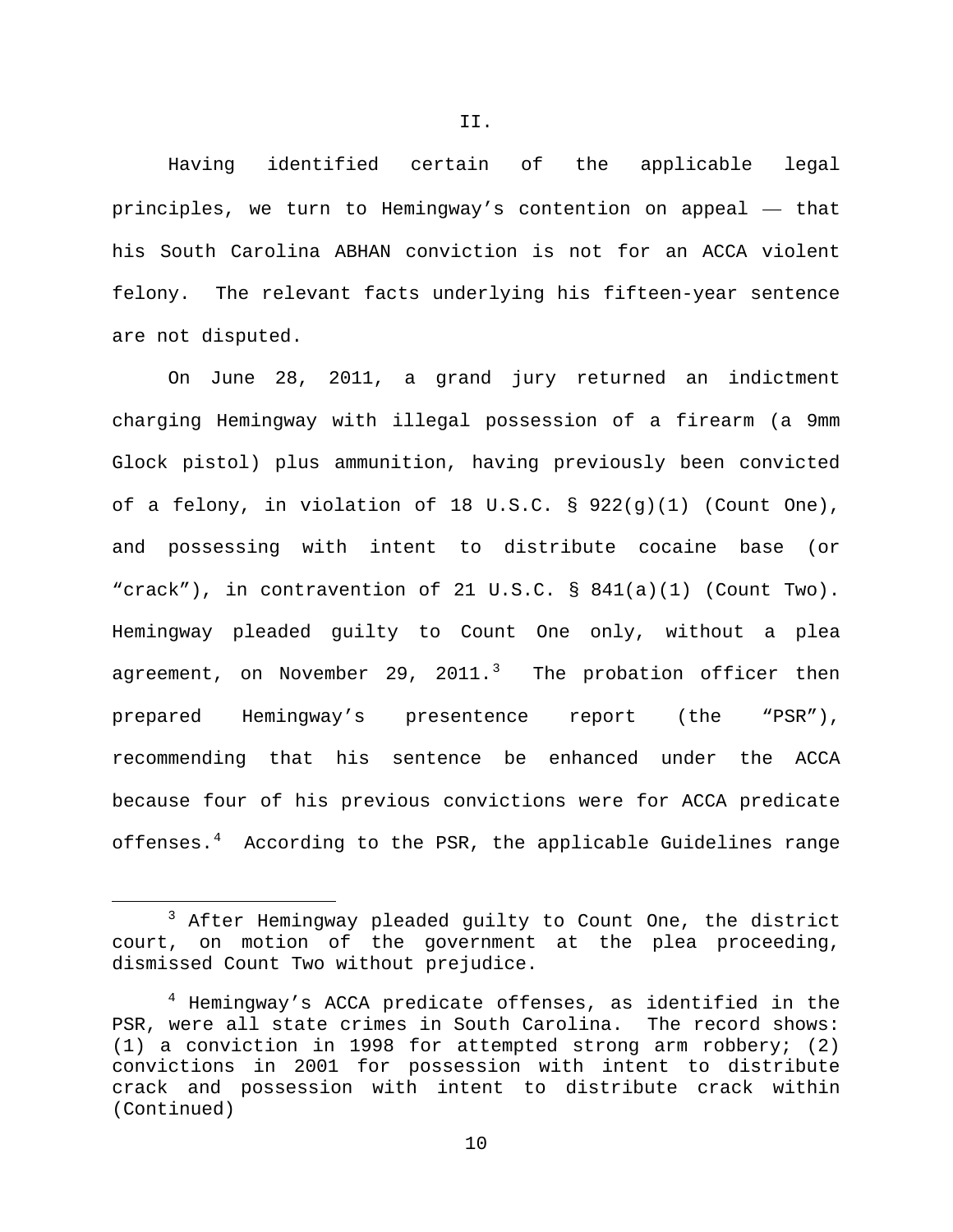was 180 to 188 months (reflecting the ACCA's statutory minimum of fifteen years, i.e., 180 months).

On January 11, 2012, Hemingway interposed his objections to the PSR, asserting that two of the four crimes identified in the PSR — ABHAN and its lesser included offense of assault of a high and aggravated nature ("AHAN") — are not predicate offenses under ACCA because they do not constitute ACCA violent felonies. More specifically, Hemingway maintained that neither ABHAN nor AHAN are violent felonies under the categorical approach because they can each be committed negligently and without violent injury. Hemingway further contended that his ABHAN and AHAN offenses cannot constitute ACCA violent felonies under the modified categorical approach because the relevant South Carolina indictments were inadequate to the job of employing that approach.

Strikingly, Hemingway was not charged in the South Carolina indictments with either ABHAN or AHAN. Rather, on September 25, 2001, a two-count indictment was returned in Horry County charging Hemingway with lynching in the second degree and

ī

close proximity of a school (counted together as a single ACCA predicate offense); (3) the 2002 ABHAN conviction; and (4) a conviction in 2002 for assault of a high and aggravated nature ("AHAN"). Hemingway does not dispute that attempted strong arm robbery and possession with intent to distribute are ACCA predicate offenses.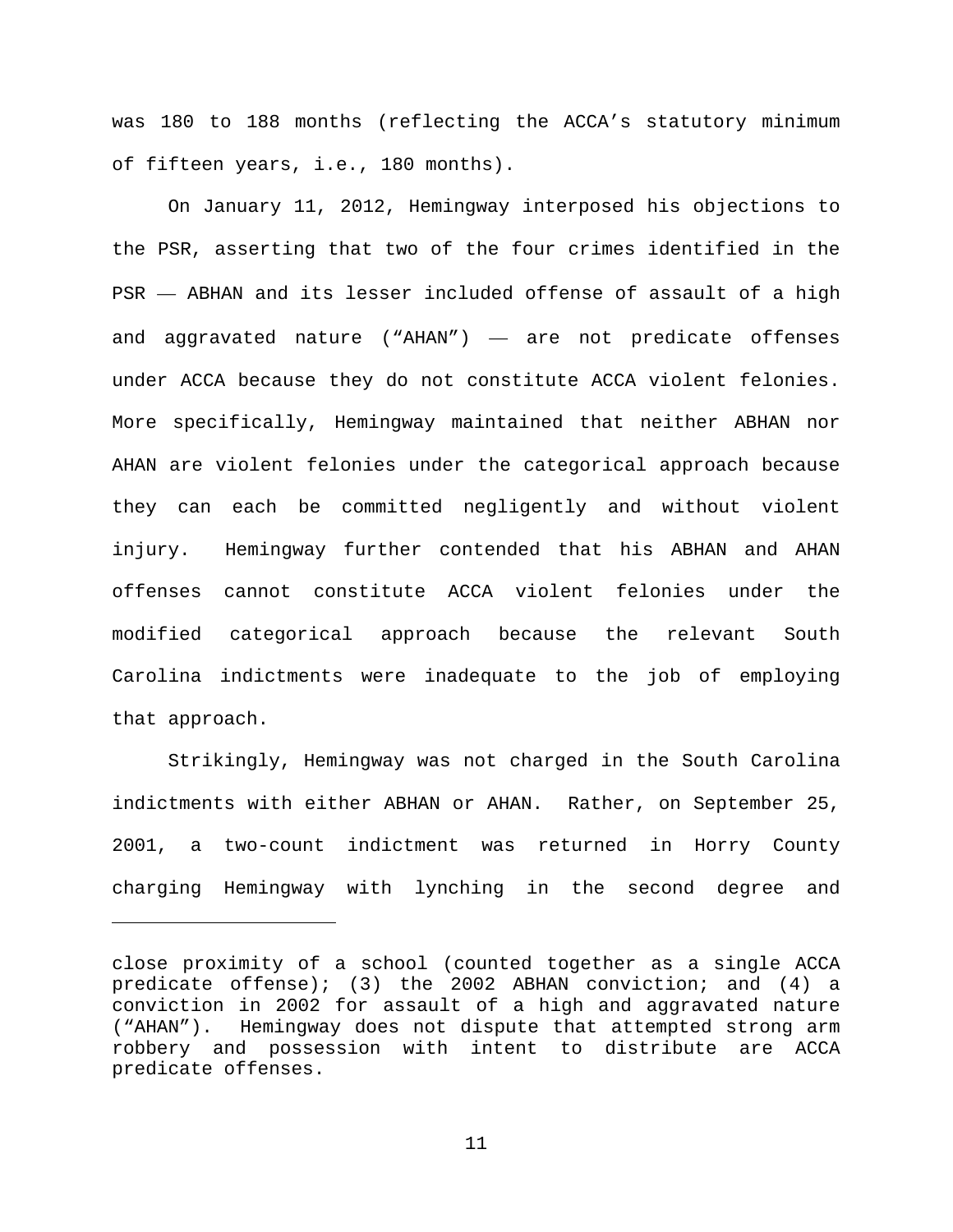rioting. According to the state court's sentencing sheet concerning that indictment, Hemingway pleaded guilty to the AHAN offense on June 11, 2002. On April 29, 2002, a single-count indictment was returned in Horry County, charging Hemingway with assault with intent to kill. The state court's sentencing sheet regarding that indictment indicates that Hemingway pleaded guilty to the ABHAN offense, and that the plea proceedings were also concluded on June 11, 2002.

The PSR rejected Hemingway's contention that his ABHAN conviction could not be for an ACCA predicate offense under the categorical approach. Relying on two unpublished opinions, United States v. Wiley, 449 F. App'x 269 (4th Cir. Oct. 12, 2011), and United States v. Moultrie, 445 F. App'x 630 (4th Cir. Sept. 6, 2011), plus our published decision in United States v. Wright, 594 F.3d 259 (4th Cir. 2010), the PSR maintained that ABHAN is categorically an ACCA violent felony. During the April 26, 2012 sentencing hearing, the government argued that Hemingway's ABHAN conviction was for an ACCA violent felony under both the categorical approach and the modified categorical approach.

At the conclusion of the sentencing hearing, the district court ruled that Hemingway's ABHAN offense is an ACCA violent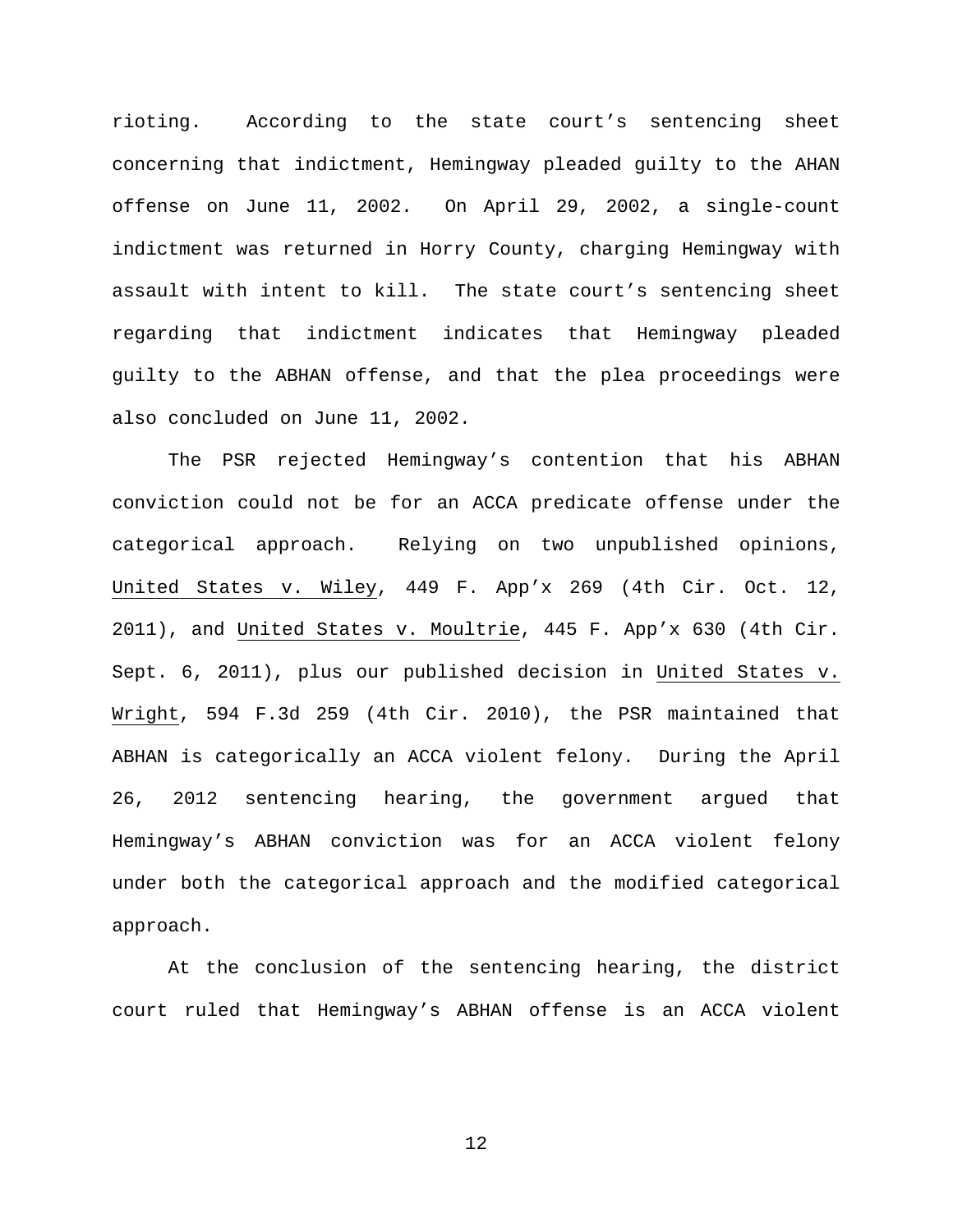felony.[5](#page-12-0) In so doing, the court first observed that the modified categorical approach was inapplicable to Hemingway's ABHAN conviction because he "did not plead as indicted" and thus the indictment could not be used to ascertain the nature of his ABHAN offense.  $J.A. 43.^6$  $J.A. 43.^6$  The court then turned to the categorical approach. After surveying the applicable South Carolina legal principles, the court agreed with the parties that ABHAN is not categorically a violent felony under the ACCA's force clause, recognizing that the "South Carolina courts have interpreted ABHAN to include both forceful and nonforceful conduct." Id. at 48. The court then determined, however, that ABHAN is nevertheless a violent felony under the residual clause. Id. at 50. As a result, the court adopted the PSR and sentenced Hemingway to fifteen years (180 months) in prison.

Hemingway filed a timely notice of appeal, and we possess jurisdiction pursuant to 18 U.S.C. § 3742(a) and 28 U.S.C. § 1291. Because the government has altered its position on

<span id="page-12-0"></span><sup>&</sup>lt;sup>5</sup> Neither the probation officer nor the sentencing court addressed Hemingway's objection to use of the AHAN conviction. Because Hemingway does not dispute the proposition that two of his other previous convictions — for attempted strong arm robbery and possession with intent to distribute — were for ACCA predicate offenses, the court's ruling that ABHAN is an ACCA violent felony was sufficient to trigger the fifteen-year minimum sentence.

<span id="page-12-1"></span> $6$  Our citations herein to "J.A.  $\mu$ " refer to the contents of the Joint Appendix filed by the parties in this appeal.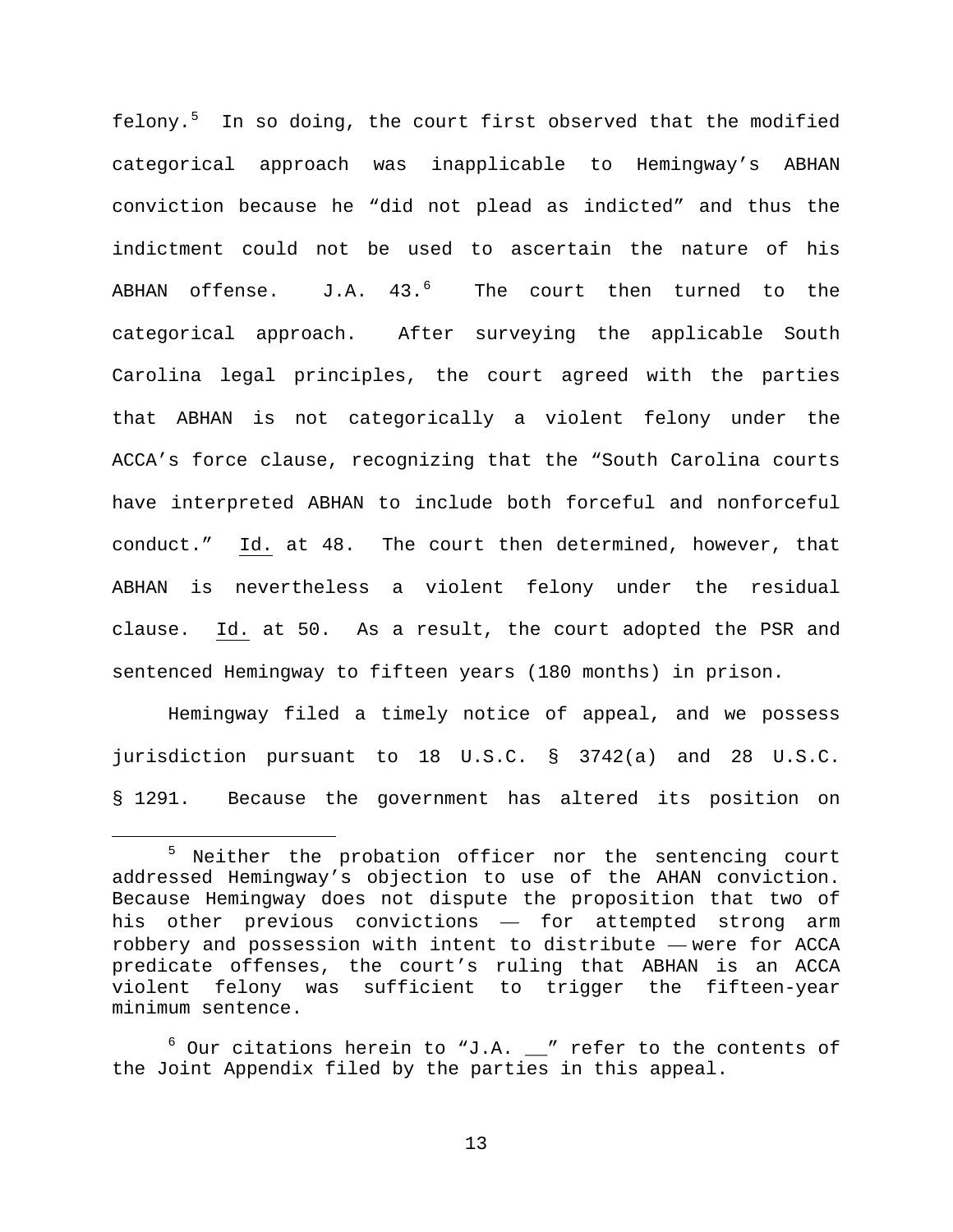appeal and now concedes that ABHAN is not categorically an ACCA violent felony, we assigned amicus counsel (the "Amicus") to brief and argue the legal position adopted by the sentencing court  $-$  that ABHAN is categorically an ACCA violent felony.<sup>[7](#page-13-0)</sup>

## III.

The issue we must resolve in this appeal is whether ABHAN constitutes a "violent felony" under the ACCA. Whether a prior offense is an ACCA violent felony is a question of law that we review de novo. See United States v. White, 571 F.3d 365, 367 (4th Cir. 2009). Contrary to its position at sentencing, the government agrees with Hemingway on appeal that the district court erred in utilizing the categorical approach to rule that his ABHAN conviction was for an ACCA violent felony. The government maintains, however, that the court essentially committed harmless error in that the ABHAN conviction should be analyzed under the modified categorical approach, and that the record shows that Hemingway's ABHAN conviction was for an ACCA violent felony. For his part, Hemingway agrees with the government that an ABHAN offense is not categorically an ACCA

<span id="page-13-0"></span> $7$  The Amicus lawyers  $-$  particularly Mr. Antonipillai, who argued the legal position adopted by the district court — have ably discharged their duties, and the Court commends their efforts.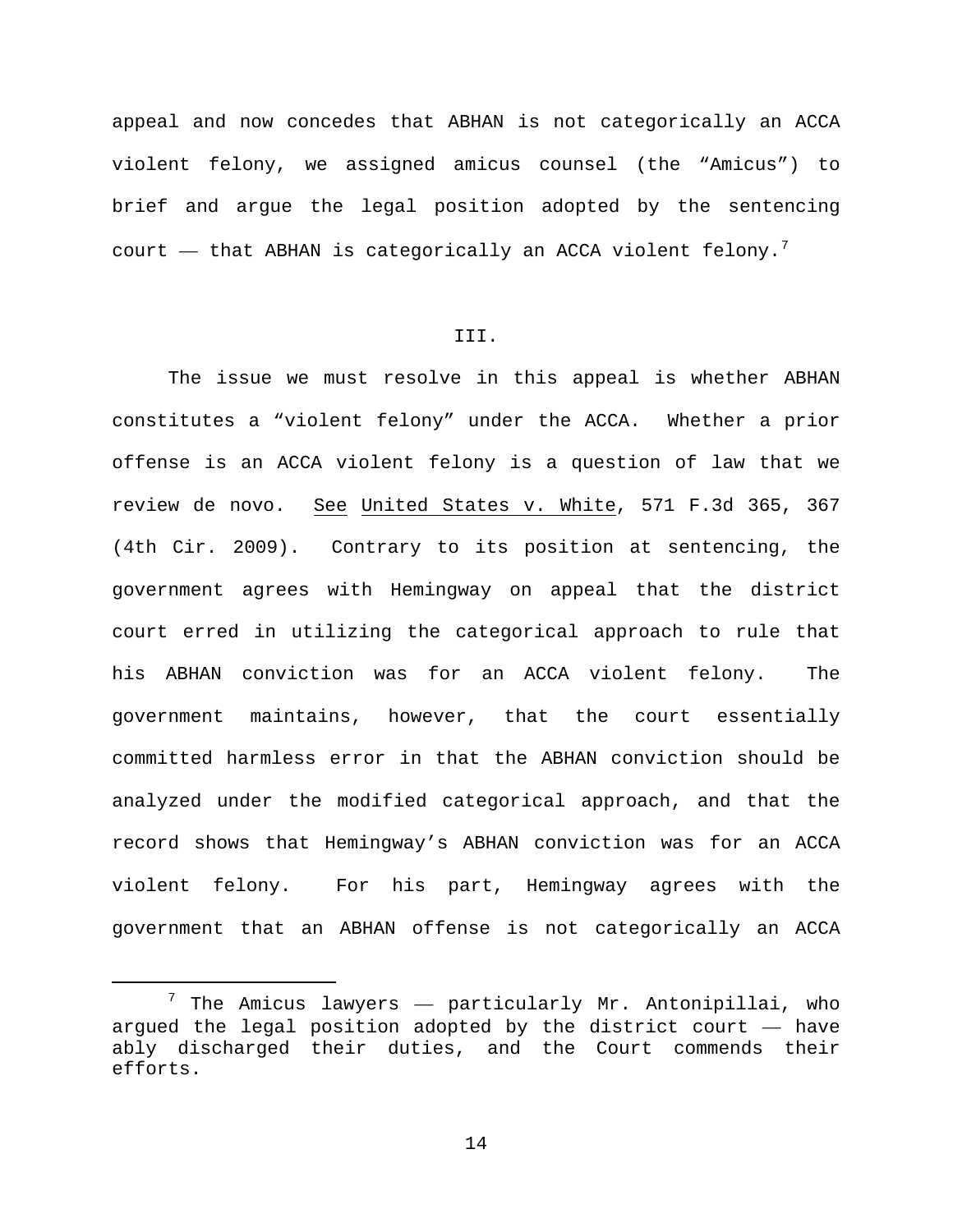violent felony, but contends that, pursuant to Descamps v. United States, 133 S. Ct. 2273 (2013), and its progeny, the modified categorical approach has no role to play in these proceedings. Hemingway thus seeks appellate relief by way of a judgment vacating his sentence and remanding for resentencing. Finally, the Amicus argues that the district court got the sentence right from a legal standpoint — maintaining that Descamps has no application here, that the categorical approach applies, that ABHAN is categorically an ACCA violent felony, and that Hemingway's fifteen-year sentence should be affirmed.

## A.

The first step of our review relates to whether the district court properly applied the categorical approach or, as the government now maintains, whether the court should have analyzed Hemingway's ABHAN conviction under the modified categorical approach. As explained below, Descamps and its progeny control our disposition on this point. In the post-Descamps world, "the modified categorical approach is applicable only 'when a defendant was convicted of violating a divisible statute,' and then, only 'to determine which statutory phrase was the basis for the conviction." United States v. Carthorne, 726 F.3d 503, 511 (4th Cir. 2013) (quoting Descamps, 133 S. Ct. at 2285); see United States v. Cabrera-Umanzor, 728 F.3d 347, 350 (4th Cir. 2013). Meanwhile, a criminal offense is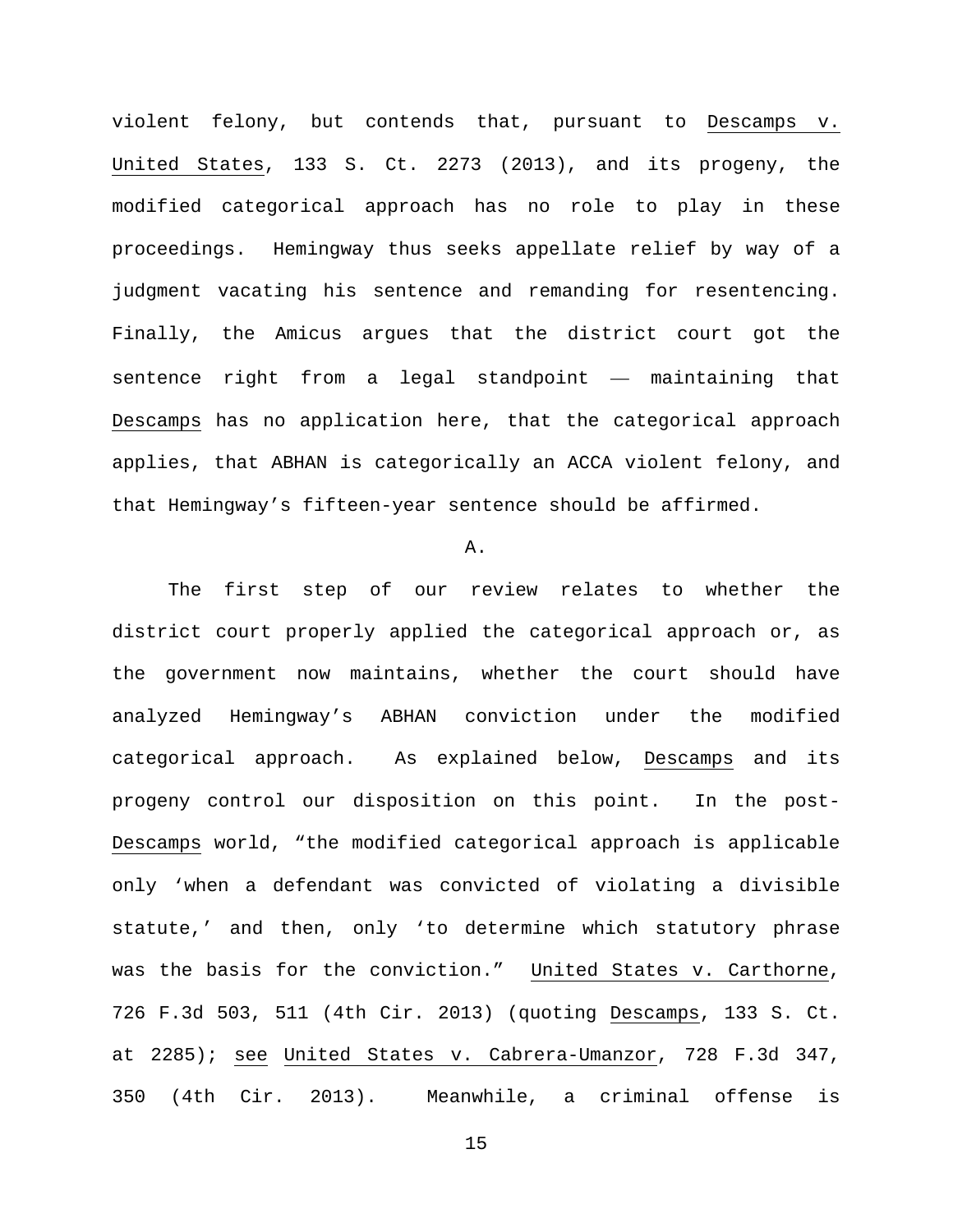"divisible" only "when a statute lists multiple, alternative elements, and so effectively creates 'several different . . . crimes.'" Descamps, 133 S. Ct. at 2285 (quoting Nijhawan v. Holder, 557 U.S. 29, 41 (2009)).

1.

Although none of our sister circuits have applied Descamps's divisibility analysis to a common law offense in an ACCA setting, we agree with Hemingway and the government that such an application is entirely appropriate. There is simply no material distinction that can be made between common law and statutory offenses in this context. As a practical matter, state criminal statutes, for the most part, codify existing common law crimes. See United States v. Walker, 595 F.3d 441, 444 (2d Cir. 2010) ("Indeed, criminal statutes often incorporate elements of common law offenses, and in these circumstances, we have looked to the common law to determine whether the prior conviction was a qualifying predicate offense."). In multiple instances, state criminal statutes define offenses by reference to the common law, leaving reviewing courts to fill in the essential elements. See, e.g., Carthorne, 726 F.3d at 512 (explaining that "[t]he terms 'assault' and 'battery' are not defined in this statute but are defined by common law in Virginia"); United States v. Alston, 611 F.3d 219, 222 (4th Cir. 2010) (observing that, under the Maryland Code, "[a]ssault is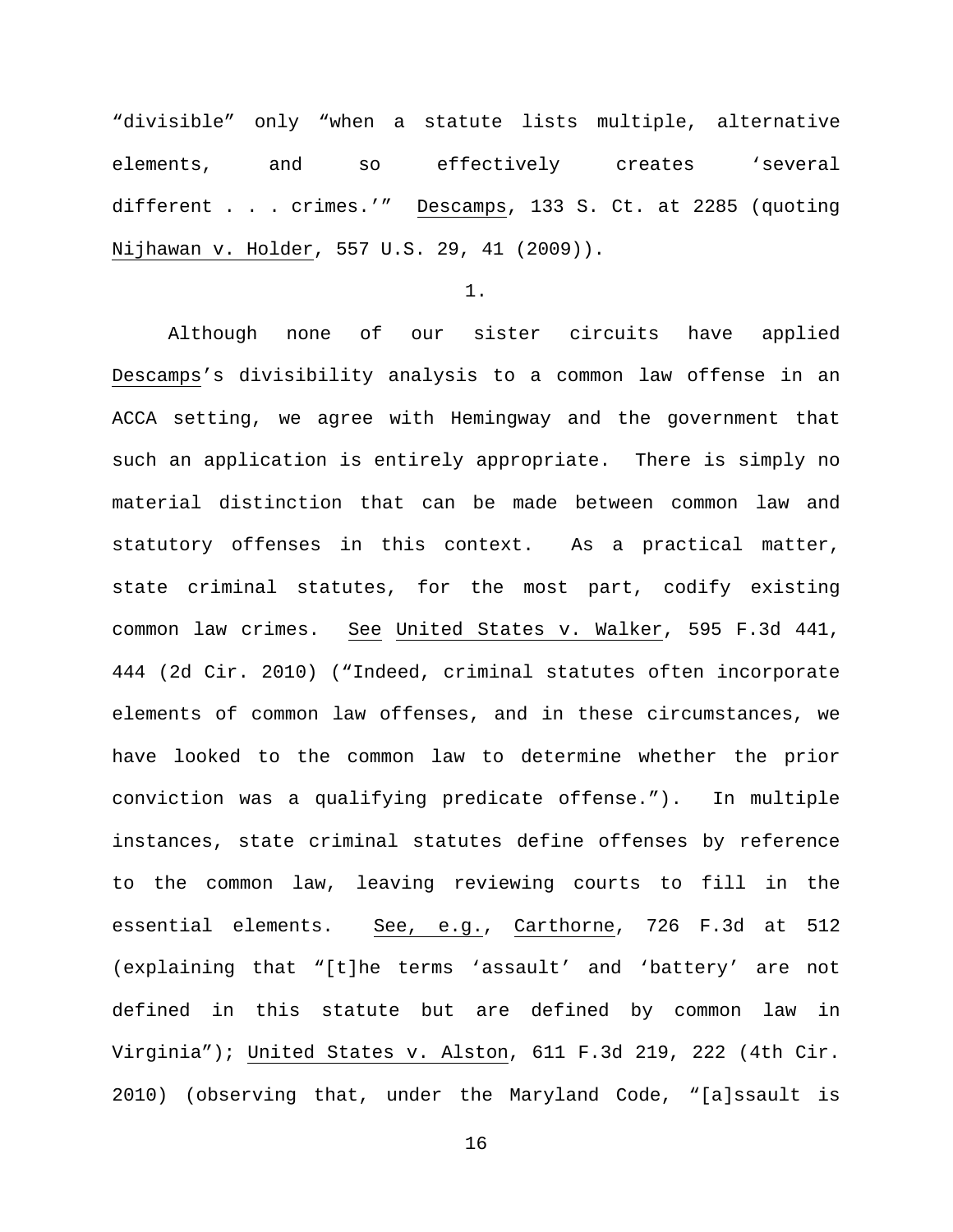defined to mean the crimes of assault, battery, and assault and battery, which retain their judicially determined meanings" (internal quotation marks omitted)).

Our Court has consistently deferred to the state courts in identifying the elements of state common law offenses. See, e.g., United States v. Kirksey, 138 F.3d 120, 125 (4th Cir. 1998) (recognizing that, "[b]ecause Maryland recognizes common law crimes, no statute defines their elements. But the Maryland case law fully articulates them"). Furthermore, it is wellsettled that a common law offense can be a predicate offense under the ACCA and the Guidelines. See, e.g., United States v. Jenkins, 631 F.3d 680 (4th Cir. 2011) (employing categorical approach and holding that Maryland common law offense of resisting arrest is "crime of violence" for purposes of Guidelines); United States v. Coleman, 158 F.3d 199, 204 (4th Cir. 1998) (en banc) (applying modified categorical approach and holding that "a Maryland conviction for common-law assault is not per se a 'violent felony'"). The foregoing principle is also consistent with the views of our sister circuits. See Walker, 595 F.3d at 444 (observing that, although Taylor and Second Circuit precedent do not, "by their terms, apply to statutory offenses, neither . . . suggests that the analysis is different with respect to common law crimes, nor is there any reason in principle that it should be"); United States v.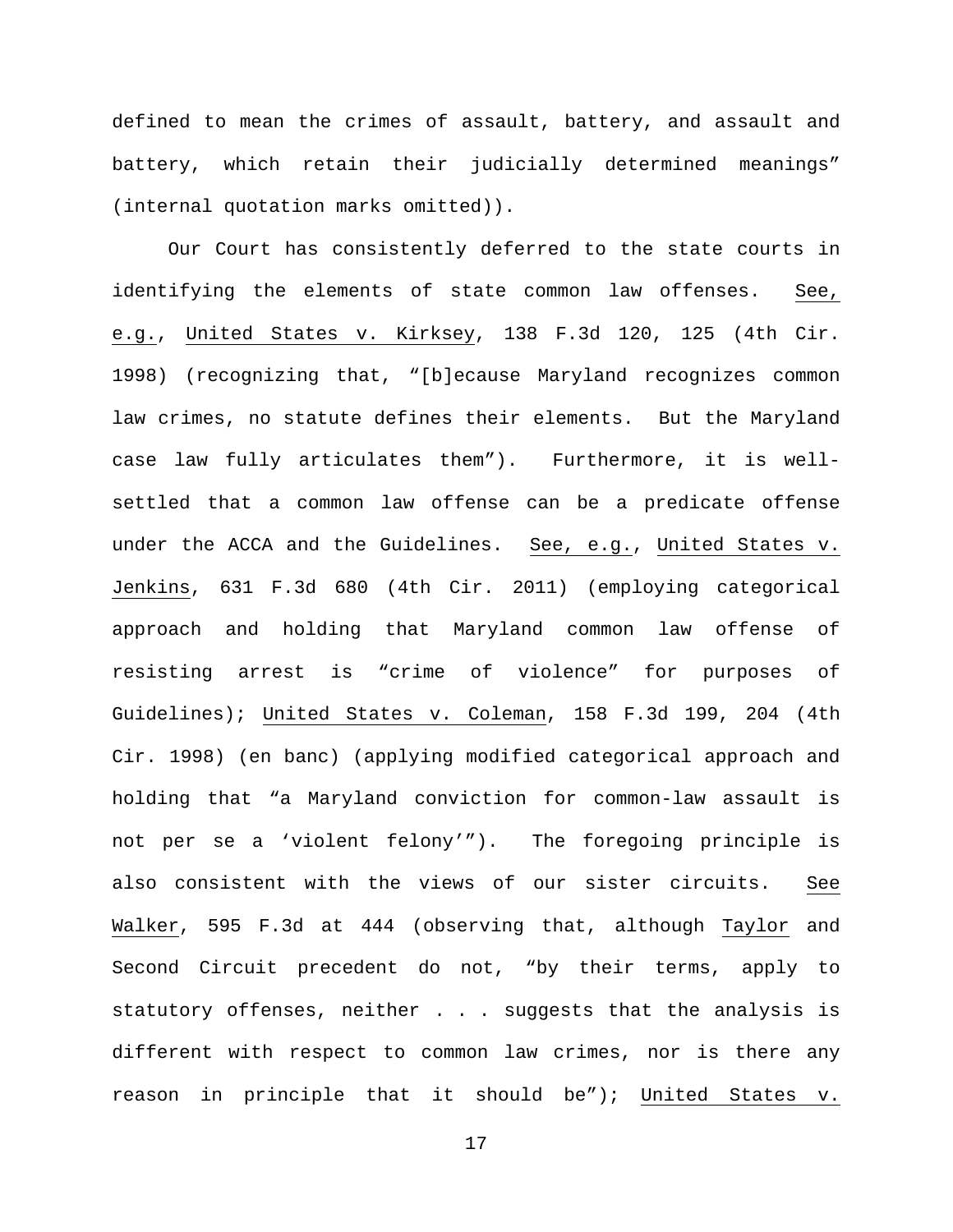Melton, 344 F.3d 1021, 1026 (9th Cir. 2003) ("Where, as here, the state crime is defined by specific and identifiable common law elements, rather than by a specific statute, the common law definition of a crime serves as a functional equivalent of a statutory definition.").

Although the Descamps Court left the issue unresolved, nothing in its decision suggests that a divisibility analysis does not apply with equal force to a common law offense. In explaining the bases for its decision, the Court carefully reviewed the "three grounds for establishing [its] elementscentric, formal categorical approach" in Taylor and emphasized the continuing persuasiveness of each. See Descamps, 133 S. Ct. at 2287-89 (citing Taylor v. United States, 495 U.S. 575, 600-02 (1990)). The Descamps Court first assessed the statutory text and history of the ACCA, explaining that its statutory term "previous convictions" plainly suggests that "'Congress intended the sentencing court to look only to the fact that the defendant had been convicted of crimes falling within certain categories, and not to the facts underlying the prior convictions.'" Id. at 2287 (quoting Taylor, 495 U.S. at 599). The Court also emphasized the "categorical approach's Sixth Amendment underpinnings," given that, "[u]nder ACCA, the court's finding of a predicate offense indisputably increases the maximum penalty." Id. at 2288. As the Court reasoned, such a finding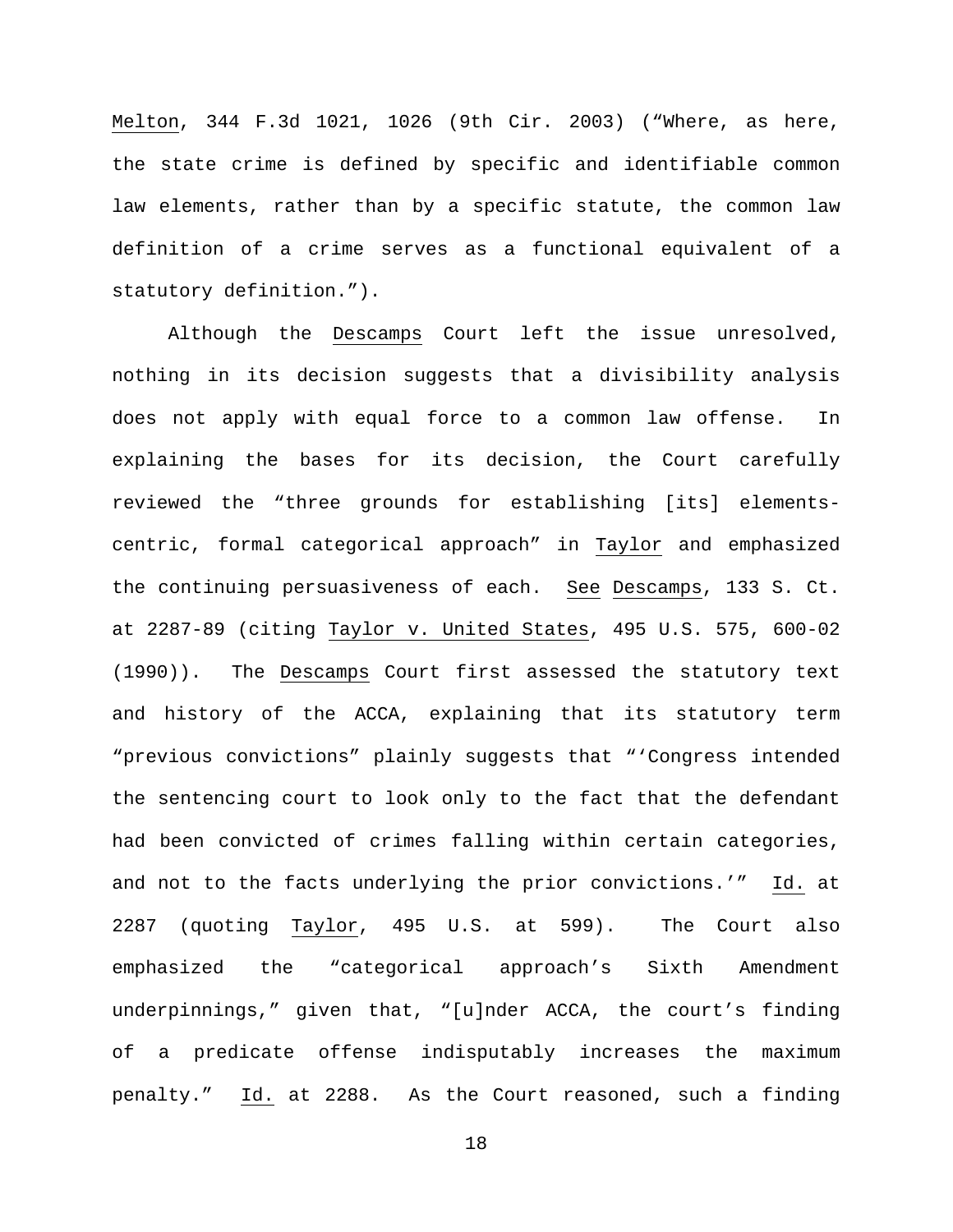"would (at the least) raise serious Sixth Amendment concerns if it went beyond merely identifying a prior conviction." Id. Finally, the Court cautioned against the "difficulties and inequities" inherent in the modified categorical approach, particularly where the underlying conviction results from a guilty plea. Id.

The initial reasons articulated in Descamps for use of the divisibility analysis — first, the text and history of the ACCA, and, second, Sixth Amendment concerns — forcefully support the proposition that the same analysis must be applied to common law crimes. Put simply, nothing in the ACCA suggests that Congress intended for the courts to consider only the fact of conviction for a statutory offense, but to examine the facts underlying a conviction for a common law crime. In addition, designating a common law crime as an ACCA predicate offense presents the identical Sixth Amendment concerns as those arising when the previous conviction was a statutory offense. Finally, Descamps's third reason for use of the divisibility analysis the difficulties and inequities that would arise from looking beyond the fact of conviction — may well be of greater concern in the context of common law crimes. To be sure, common law offenses are often not as clearly defined as their statutory counterparts, and thus may be more susceptible to disparate treatment from the sentencing courts.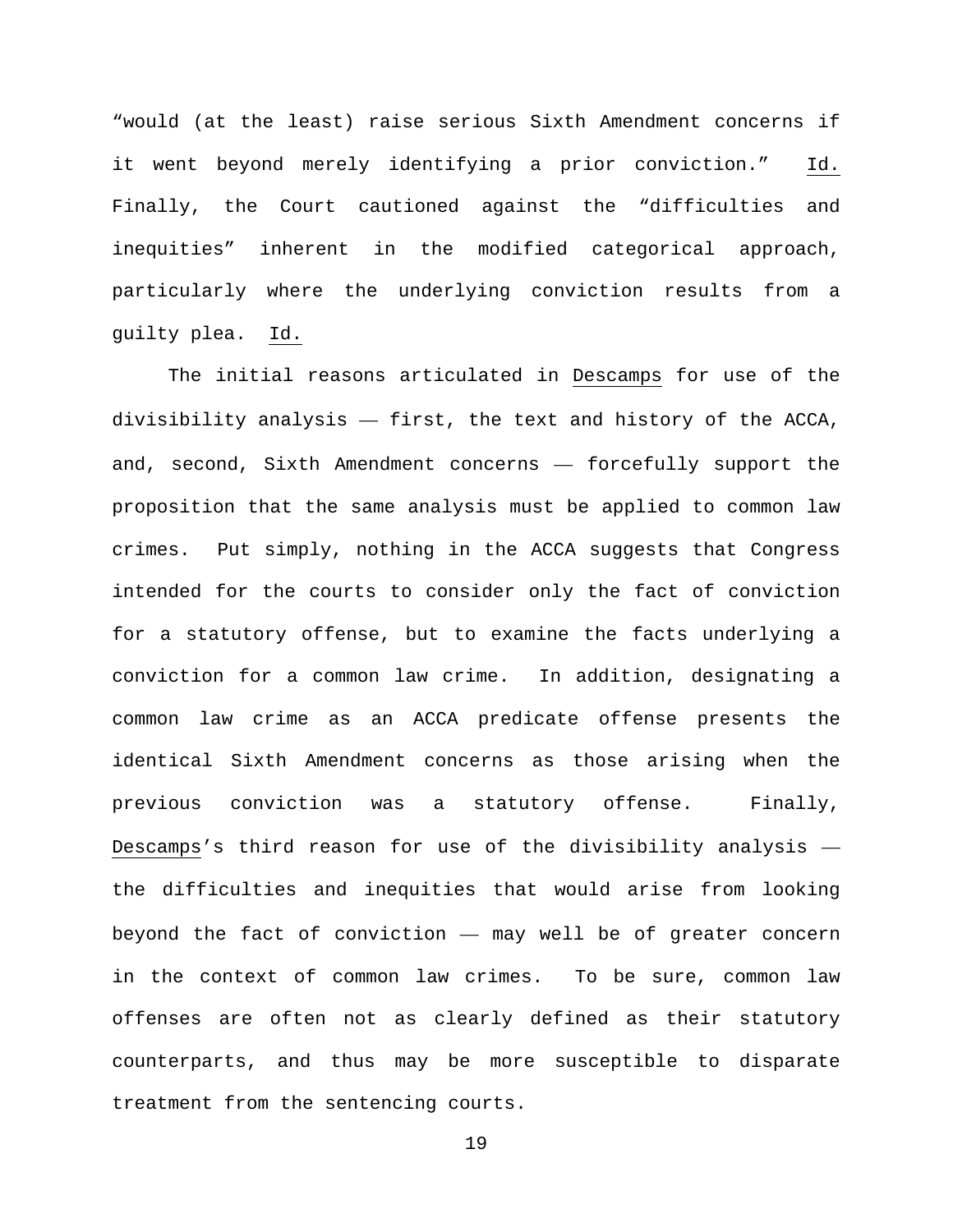In these circumstances, we are satisfied to conclude that the Descamps divisibility analysis is applicable to the question of whether a common law offense constitutes an ACCA predicate crime. Adopting the language of the Supreme Court, the modified categorical approach has "no role to play" where the previous crime was an indivisible common law offense. See Descamps, 131 S. Ct. at 2285.

2.

In evaluating a state court conviction for ACCA predicate offense purposes, a federal court is "bound by the [state supreme court's] interpretation of state law, including its determination of the elements of" the potential predicate offense. Johnson v. United States, 559 U.S. 133, 138 (2010). In that respect, the Supreme Court of South Carolina has ruled that "[t]he elements of ABHAN are  $\ldots$  . [1] the unlawful act of violent injury to another, accompanied by [2] circumstances of aggravation." State v. Easler, 489 S.E.2d 617, 624 (S.C. 1997). That court has explained the aggravation element of ABHAN in the following terms:

The circumstances of aggravation include: use of a deadly weapon, infliction of serious bodily injury, intent to commit a felony, disparity in age, physical condition or sex, indecent liberties, purposeful infliction of shame, resistance of lawful authority, and others.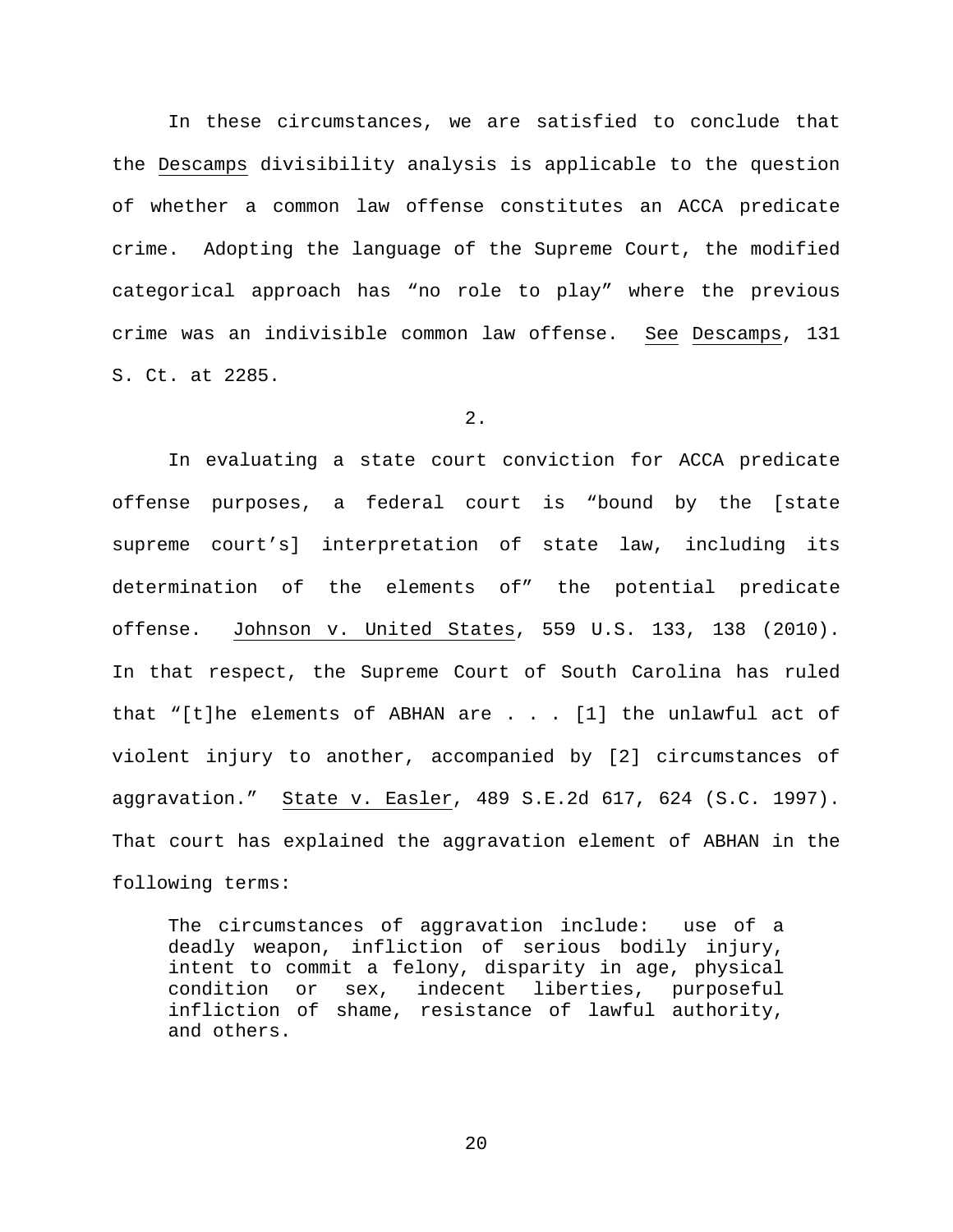Id. at 624 n.17; see Dempsey v. State, 610 S.E.2d 812, 815 (S.C. 2005) (identifying same circumstances of aggravation).

It is clear from the South Carolina decisions that the judiciary's list of circumstances of aggravation is nonexhaustive. Although the South Carolina courts have provided several examples of "circumstances of aggravation," they have never "list[ed] potential offense elements in the alternative," so as to warrant our application of the modified categorical approach. <u>See</u> Descamps, 133 S. Ct. at 22[8](#page-20-0)3.<sup>8</sup> Importantly, the Descamps Court explicitly rejected the idea that there is no "real distinction between divisible and indivisible statutes," because an indivisible statute "creates an implied list of every means of commission that otherwise fits the definition of a given crime." Id. at 2289 (internal quotation marks omitted). As the Court observed, a court could always create an implied list, "[b]ut the thing about hypothetical lists is that they are, well, hypothetical." Id. at 2290. By way of example, the

<span id="page-20-0"></span><sup>&</sup>lt;sup>8</sup> We are unable to adopt the government's suggestion that<br>the courts of South Carolina have, through "custom and South Carolina have, through "custom and practice," turned the non-exhaustive list of circumstances of aggravation into an exhaustive one. Notably, the government offers no evidence that any South Carolina court has limited the<br>second element of ABHAN to the aggravating circumstances ABHAN to the aggravating circumstances provided in the often-utilized list. Furthermore, the South Carolina legislature, when it codified ABHAN, failed to define ABHAN by reference to any aggravating circumstances or elements. See S.C. Code Ann. § 16-3-600(B)(1); see also supra note [1.](#page-4-1)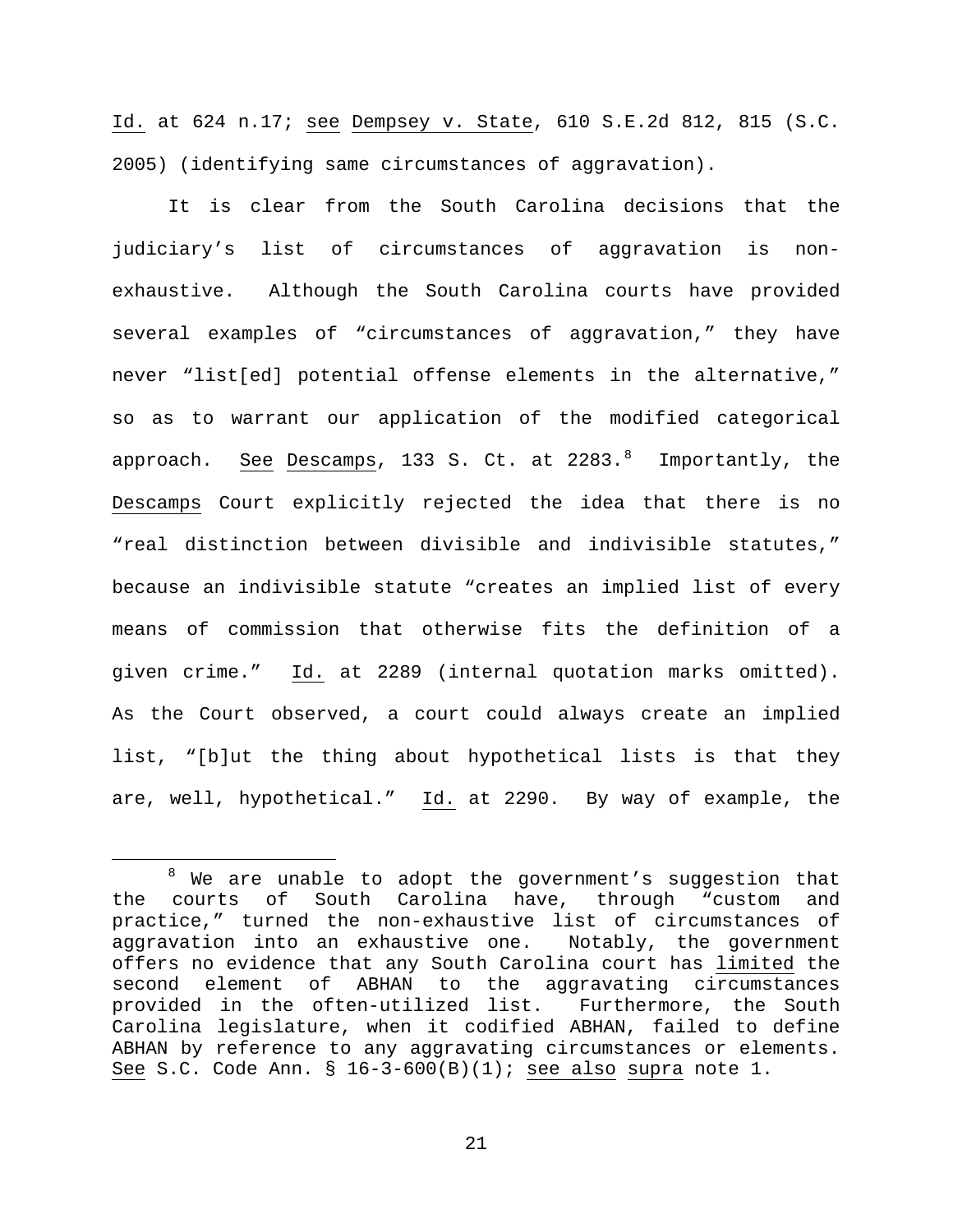Court explained that "[a]s long as the statute itself requires only an indeterminate 'weapon,' that is all the indictment must (or is likely to) allege . . . [a]nd most important, that is all the jury must find to convict the defendant." Id.

The "circumstances of aggravation" consistently identified by the South Carolina courts are neither elements nor subelements of ABHAN. Instead, they simply identify specific ways the second element of ABHAN can be satisfied. As our good Chief Judge recently observed, "alternative means" of committing an offense, "rather than elements," are "simply irrelevant to our inquiry" under the ACCA. See Cabrera-Umanzor, 728 F.3d at 353. Because ABHAN, as defined by the courts of South Carolina, "'does not concern any list of alternative elements,' the modified categorical approach 'has no role to play.'" See United States v. Royal, \_\_\_ F.3d \_\_\_, No. 10-5296, 2013 WL 5433630, at \*7 (4th Cir. Oct. 1, 2013) (quoting Descamps, 133 S. Ct. at 2285). Consistent with the foregoing, the question of whether an ABHAN conviction is for an ACCA violent felony must be determined, as the district court ruled, solely by application of the categorical approach.<sup>[9](#page-21-0)</sup>

<span id="page-21-0"></span> $9$  Our decision today that ABHAN must  $-$  for ACCA purposes  $$ be analyzed under the categorical approach is not undercut by earlier unpublished decisions suggesting that it might be appropriate to assess whether an ABHAN offense is a violent felony (or crime of violence) under the modified categorical (Continued)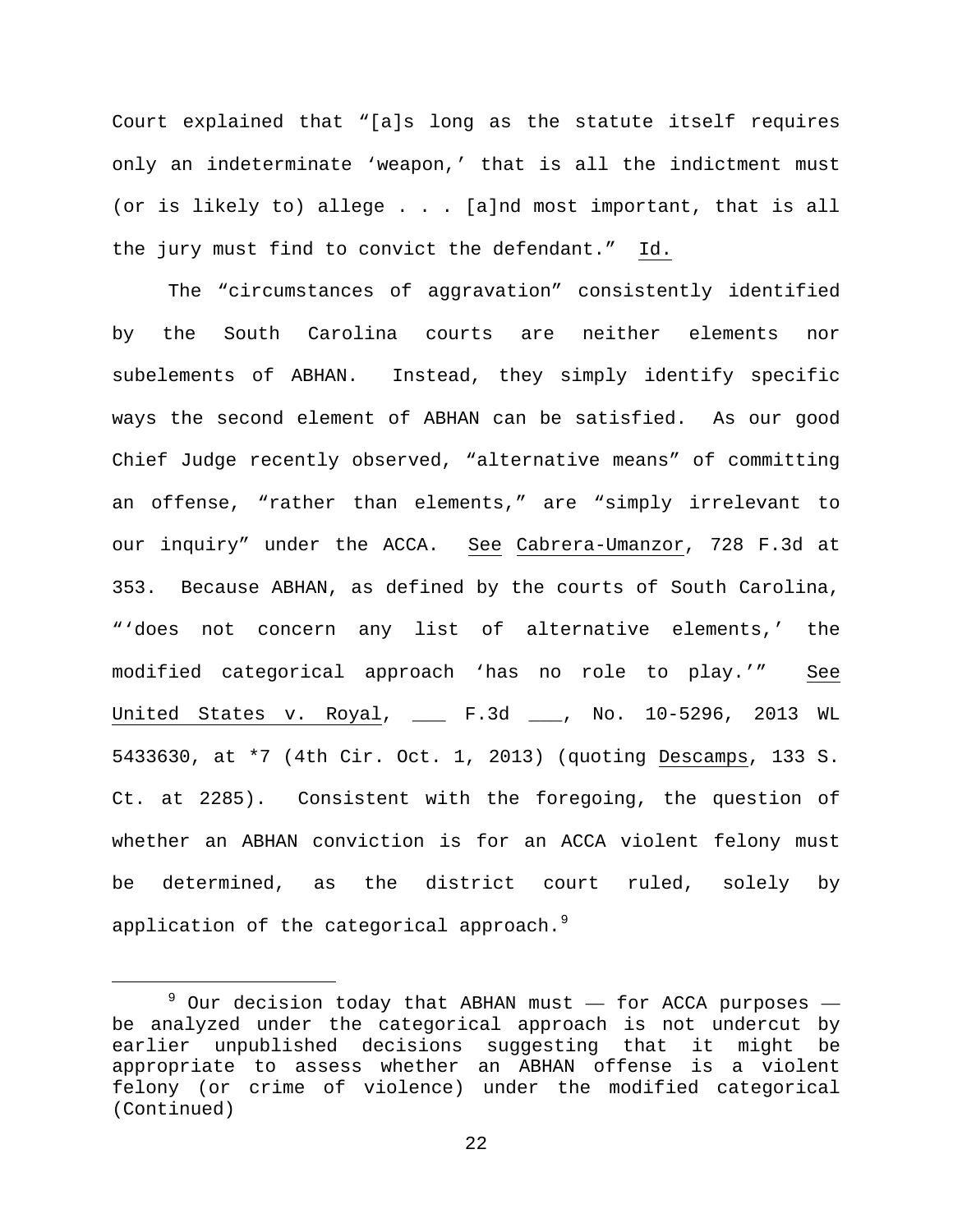Having concluded that the categorical approach is the appropriate method of analysis, we must decide whether the sentencing court erred in ruling that ABHAN is categorically an ACCA violent felony.<sup>[10](#page-22-0)</sup> The government  $-$  reversing the position that it espoused at sentencing — has now conceded that ABHAN is not categorically an ACCA violent felony, and Hemingway agrees with the government on this point. The Amicus contends, however, that Hemingway's ACCA sentence should be affirmed as

Ĩ.

Our decision in United States v. Spence, 661 F.3d 194 (4th Cir. 2011), similarly does not undercut our ruling today. In<br>Spence, we applied the modified categorical approach and we applied the modified categorical approach and determined that an ABHAN conviction qualified as a predicate offense under 18 U.S.C.  $\S$  2252A(b)(2) — the "sexual abuse enhancement." Spence thus relates to a distinct sentencing provision and also predates Descamps.

<span id="page-22-0"></span> $10$  Because the categorical approach applies in this case, we need not resolve whether, as the government asserts, the indictment that resulted in Hemingway's ABHAN conviction could support use of the modified categorical analysis.

approach. See, e.g., United States v. Wells, 484 F. App'x 756, 757 (4th Cir. June 22, 2012) (vacating decision that ABHAN is categorically a Guidelines crime of violence); United States v.<br>Hamilton, 480 F. App'x 217, 219 (4th Cir. May 10, 2012) 480 F. App'x 217, 219 (4th Cir. May 10, 2012) (vacating decision that ABHAN is categorically an ACCA violent felony); United States v. Johnson, 475 F. App'x 494, 496 (4th Cir. Apr. 12, 2012) (vacating decision that ABHAN is categorically a crime of violence); United States v. Ward, 439 F. App'x 258, 259 (4th Cir. July 18, 2011) (affirming application of modified categorical approach and "[a]ssuming without deciding that ABHAN is not a crime of violence per se"). These unpublished decisions are simply not controlling precedent and, more importantly, they predate Descamps.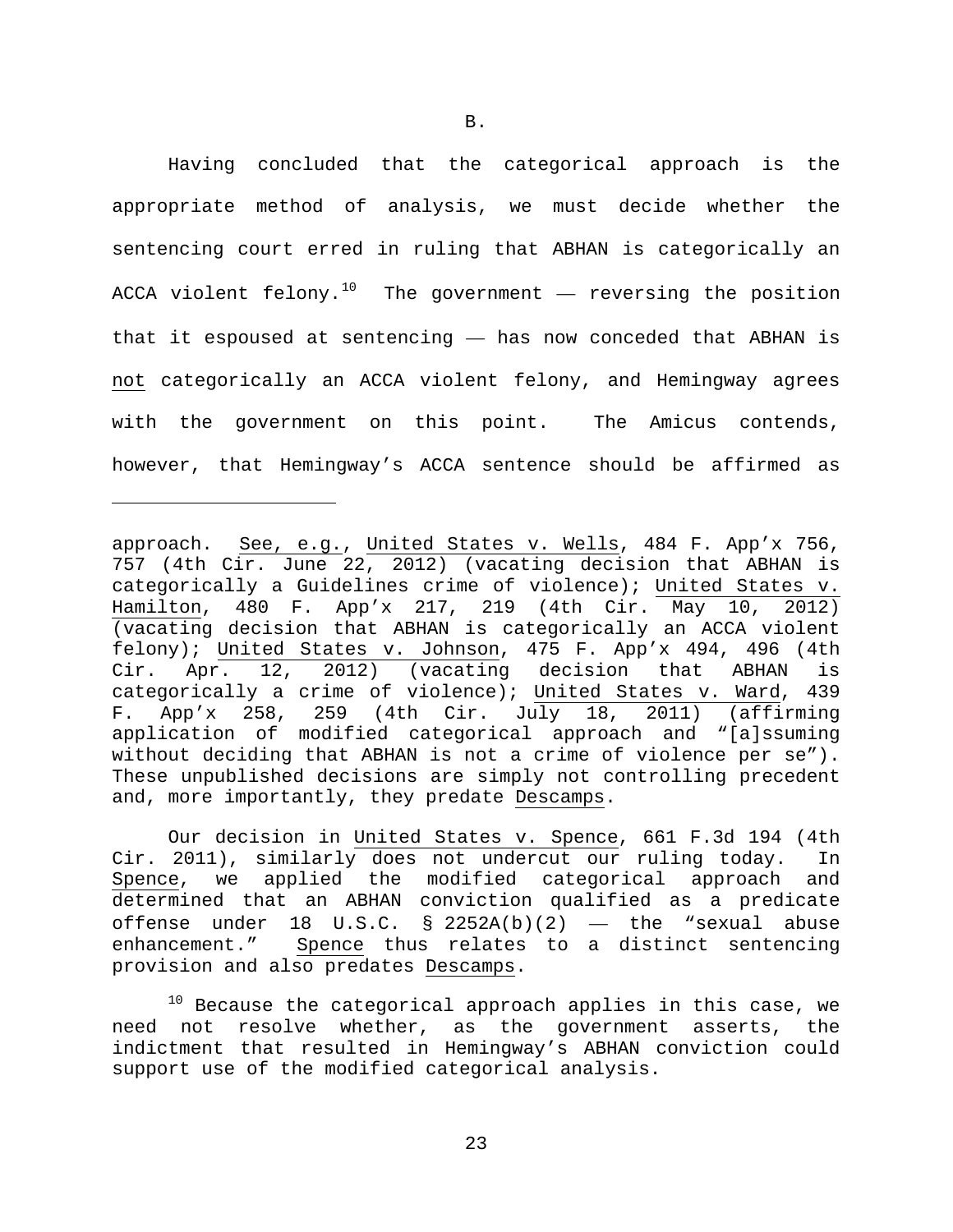imposed under the categorical approach. According to the Amicus, we are bound by our precedent of United States v. Wright, 594 F.3d 259 (4th Cir. 2010), to rule that ABHAN is categorically a violent felony. In addition to relying on Wright, the Amicus maintains, consistent with the position adopted by the sentencing court, that ABHAN is categorically an ACCA violent felony under Supreme Court precedent. We analyze these issues — whether Wright is controlling precedent and, if not, whether ABHAN is nevertheless categorically an ACCA violent felony — in turn.

# 1.

We begin with Wright, where the central issue was whether Wright's three juvenile convictions were ACCA predicate offenses, not whether ABHAN was categorically an ACCA violent felony. It was undisputed that Wright had an adult ABHAN conviction, but Wright did not present any appellate issue relating to the use of that ABHAN conviction as an ACCA predicate offense. Our opinion briefly discussed the ABHAN conviction, referencing only the force clause and stating, without elaboration, that "Wright's adult conviction for [ABHAN] plainly counts as one of the required three predicate violent felony convictions." Wright, 594 F.3d at 263.

Notwithstanding the Amicus's characterization of Wright as controlling precedent, that decision does not dictate the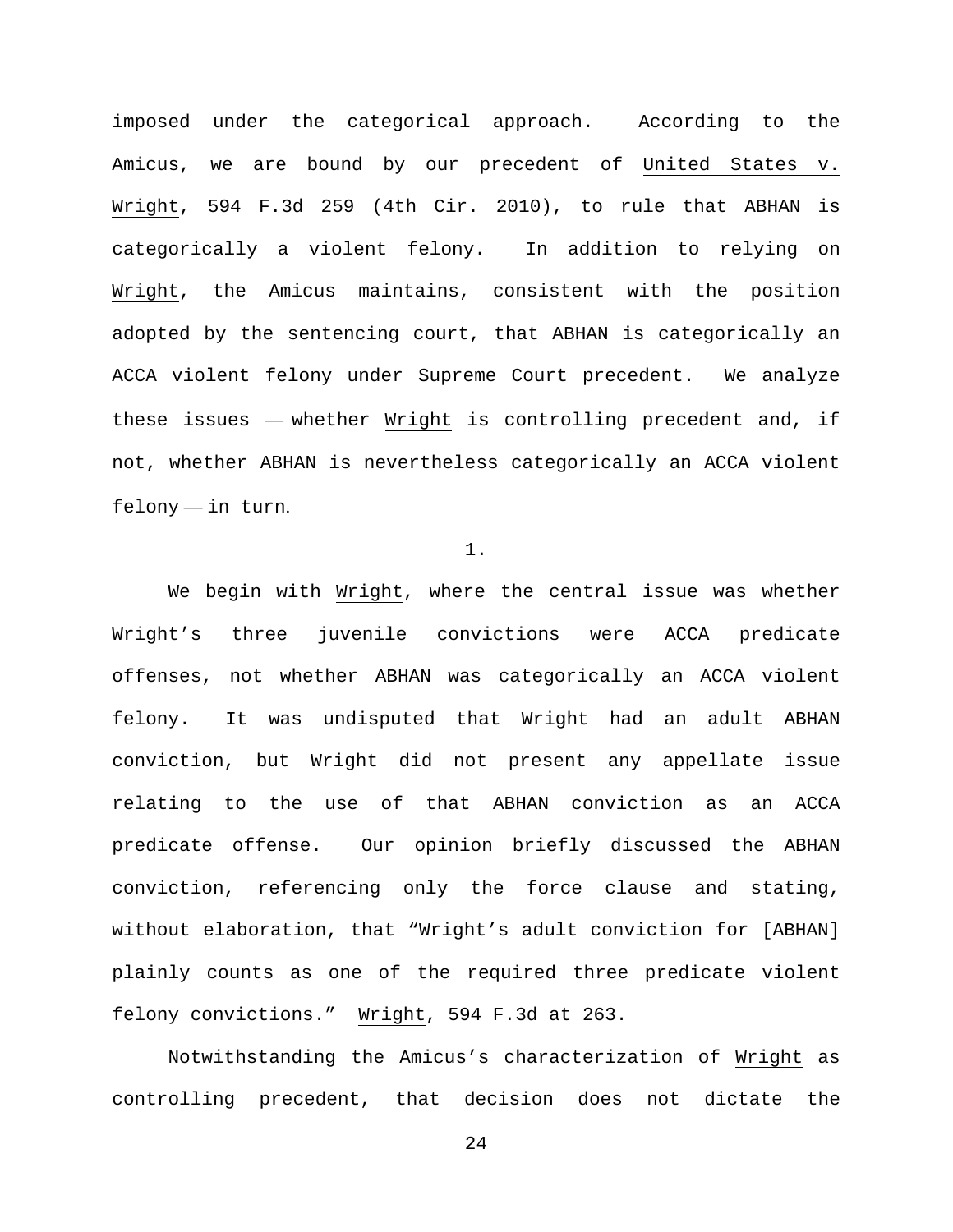outcome of this appeal. Put simply, the issue before us here  $$ whether ABHAN is categorically an ACCA violent felony — was not contested in Wright. Moreover, Wright solely (and merely summarily) addressed whether an ABHAN offense was a violent felony under the force clause. An ACCA analysis under the force clause — whether an offense "has as an element the use, attempted use, or threatened use of physical force," see  $\S$  924(e)(2)(B)(i),  $-$  is distinct from the residual clause analysis that we employ today. In any event, Wright predates Johnson — the Supreme Court's most recent force clause decision — which explained that a crime only satisfies the force clause when it requires "violent force  $-$  that is, force capable of causing physical pain or injury to another person." See Johnson, 559 U.S. at 140. As the government properly concedes, Johnson precludes reliance on the force clause to count ABHAN as an ACCA predicate offense because ABHAN can be committed "even if no real force was used against the victim." See State v. Primus, 564 S.E.2d 103, 106 n.4 (S.C. 2002). In these circumstances, we are not compelled by Wright to deem ABHAN to be an ACCA violent felony. $^{11}$  $^{11}$  $^{11}$ 

<span id="page-24-0"></span> $11$  The district court did not rely on  $Wright$ , although the court did discuss United States v. Wiley, 449 F. App'x 269 (4th Cir. Oct. 12, 2011), and United States v. Moultrie, 445 F. App'x 630 (4th Cir. Sept. 6, 2011), unpublished decisions that invoke (Continued)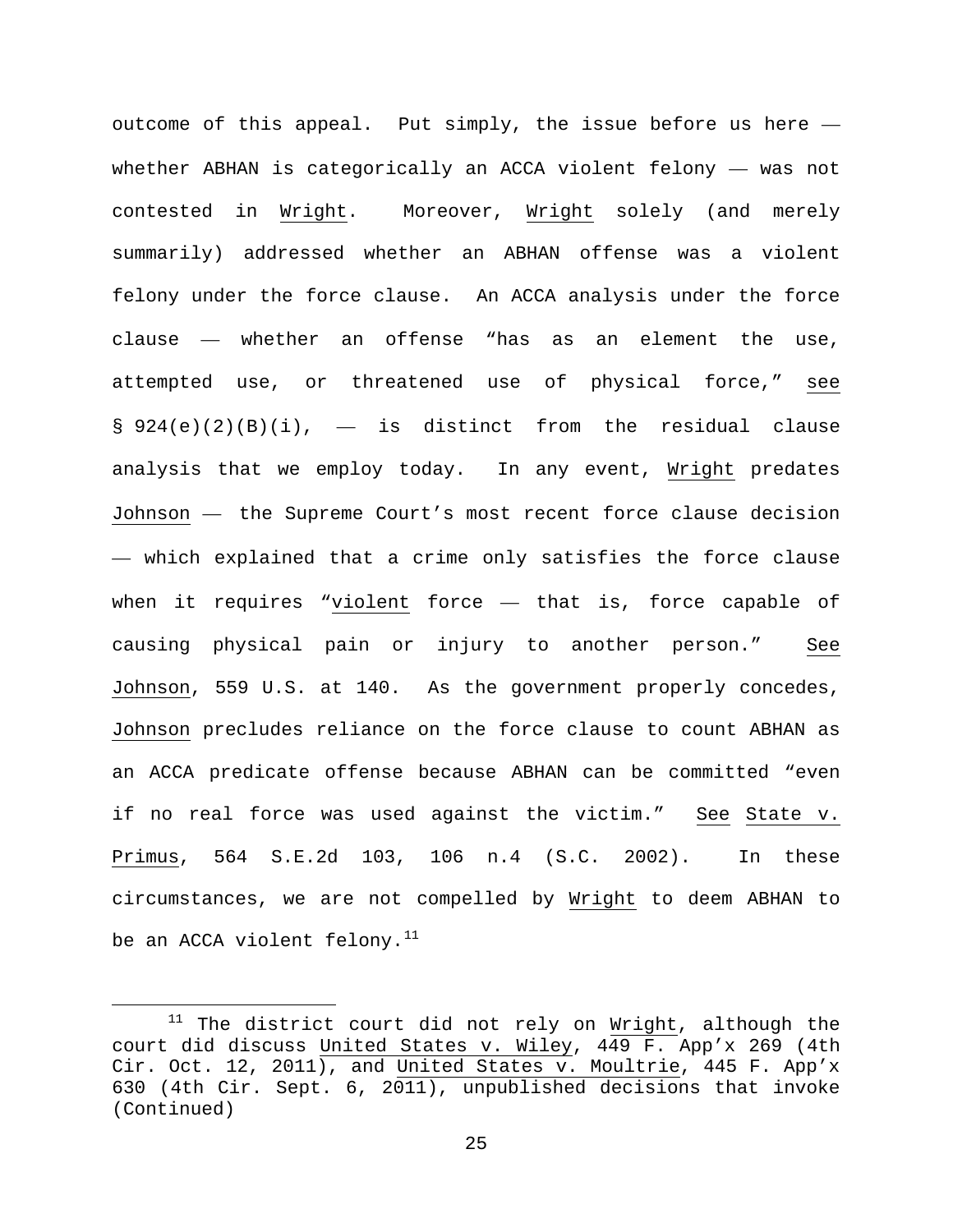2.

a.

Looking beyond Wright, we assess whether ABHAN is yet categorically an ACCA violent felony. If we were deciding whether a previous crime qualifies as an ACCA violent felony by virtue of being an enumerated offense, we would be called upon to "compare the elements of the statute forming the basis of the defendant's conviction with the elements of the 'generic' crime — i.e., the offense as commonly understood." Descamps, 133 S. Ct. at 2281. As the Supreme Court explained, "[i]f the relevant statute has the same elements as the 'generic' ACCA crime, then the prior conviction can serve as an ACCA predicate." Id. at 2283.

Here, where we assess whether a previous crime qualifies as an ACCA violent felony under the residual clause, a different analysis applies, because there is often no single "generic" crime to which the underlying crime can be compared. See United States v. Torres-Miguel, 701 F.3d 165, 170 (4th Cir. 2012) (explaining that "[t]o require a defendant to demonstrate that

ī

Wright for the proposition that ABHAN is a violent felony. See J.A. 44-47. Nevertheless, the court recognized, as we do herein, that ABHAN does not satisfy the force clause because "South Carolina courts have interpreted ABHAN to include both forceful and nonforceful conduct as defined by the Supreme Court in . . . Johnson." Id. at 48.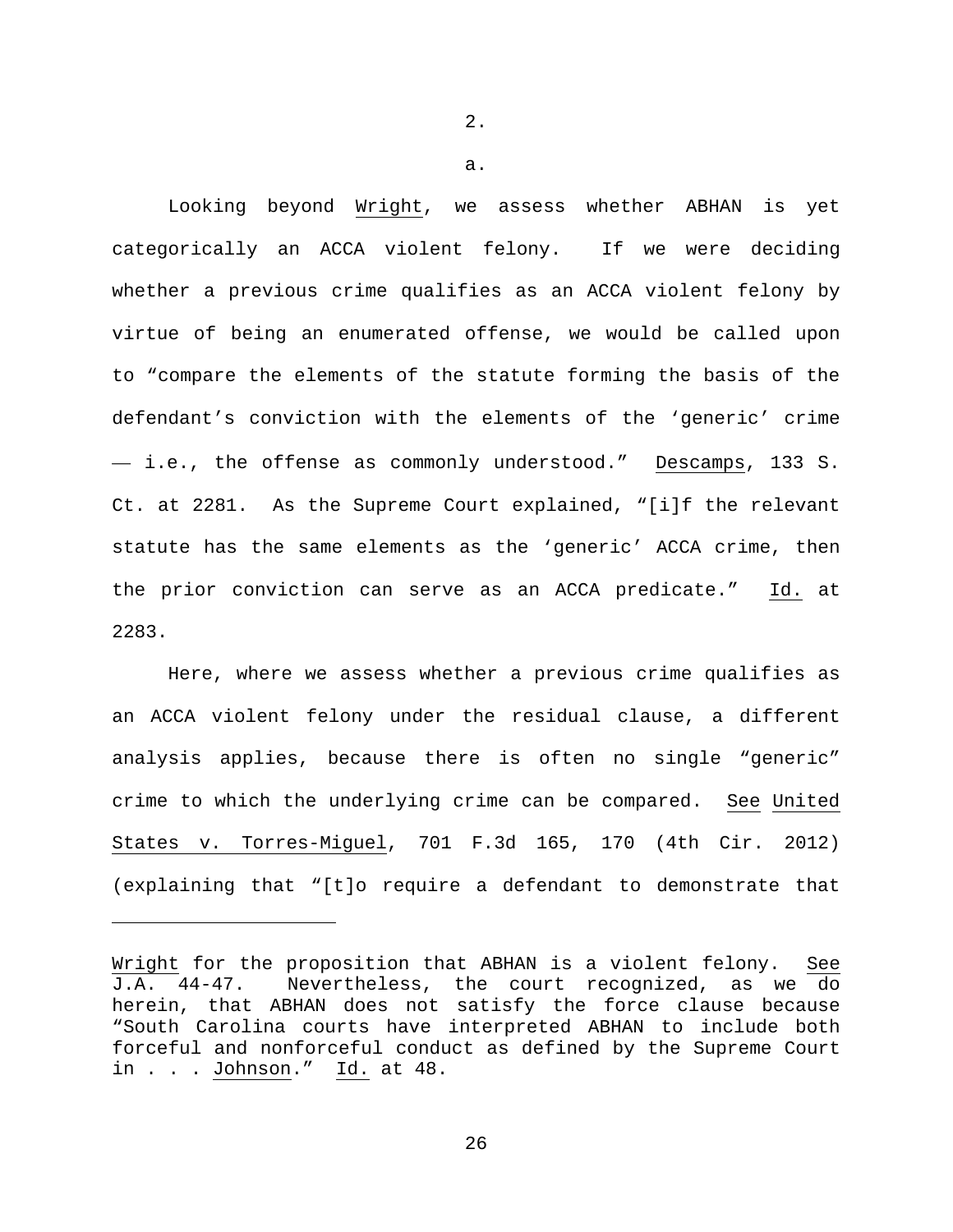his prior state offense does not fall within this residual category by proving that it is not a 'generic' 'other offense' is to require the impossible, for there is no generic 'other offense.'"). In certain circumstances, however, a generic crime comparison is an essential aspect of a residual clause analysis. The Supreme Court's 2007 decision in James v. United States establishes that point. See 550 U.S. 192 (2007). There, in assessing whether James's attempted burglary conviction was an ACCA violent felony under the residual clause, the Court identified the relevant inquiry as "whether the risk posed by the [crime] is comparable to that posed by its closest analog among the enumerated offenses." Id. at 203 (emphasis added). Because an attempted burglary offense could be readily compared to one of the enumerated offenses (i.e., burglary), the appropriate inquiry was guided by comparing James's attempted burglary offense to the "generic" definition of burglary. See id. at 207.

The circumstances were different in Begay v. United States, where the Supreme Court assessed whether a New Mexico driving under the influence offense (a "DUI") qualified as an ACCA violent felony. See 553 U.S. 137 (2008). There, the Court distinguished a DUI from ACCA's enumerated offenses because "the listed crimes all typically involve purposeful, violent, and aggressive conduct." Id. at 144-45. In contrast, the Court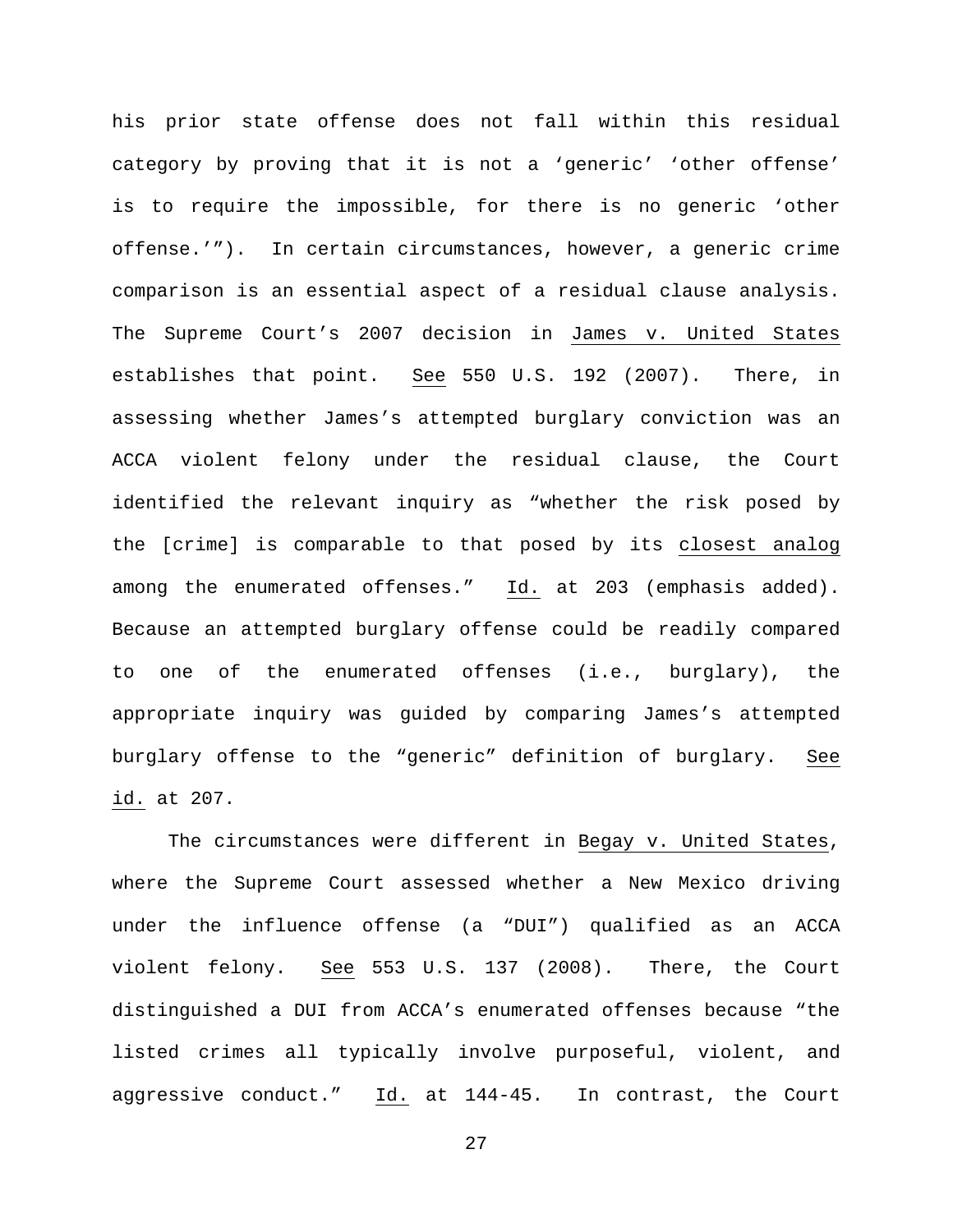explained, a DUI is "most nearly comparable to crimes that impose strict liability, criminalizing conduct in respect to which the offender need not have had any criminal intent at all." Id. at 145 (internal punctuation omitted). Cognizant that the enumerated offenses "illustrate the kinds of crimes that fall within the statute's scope" and "[t]heir presence indicates that the statute covers only similar crimes, rather than every crime that presents a serious potential risk of physical injury to another," id. at 141, the Court ruled that a DUI is not categorically an ACCA violent felony, id. at 147.

Three years after Begay, in 2011 in Sykes, the Court explained that "[i]n general, levels of risk divide crimes that qualify from those that do not," and Begay's "purposeful, violent, and aggressive" inquiry "has no precise textual link to the residual clause." 131 S. Ct. at 2275. The Court also clarified that "[i]n many cases the purposeful, violent, and aggressive inquiry will be redundant with the inquiry into risk, for crimes that fall within the former formulation and those that present serious potential risks of physical injury to others tend to be one and the same." Id.

## b.

In this appeal, the relevant residual clause inquiry, applying the categorical approach, is whether an ABHAN offense presents the same "serious potential risk of physical injury" as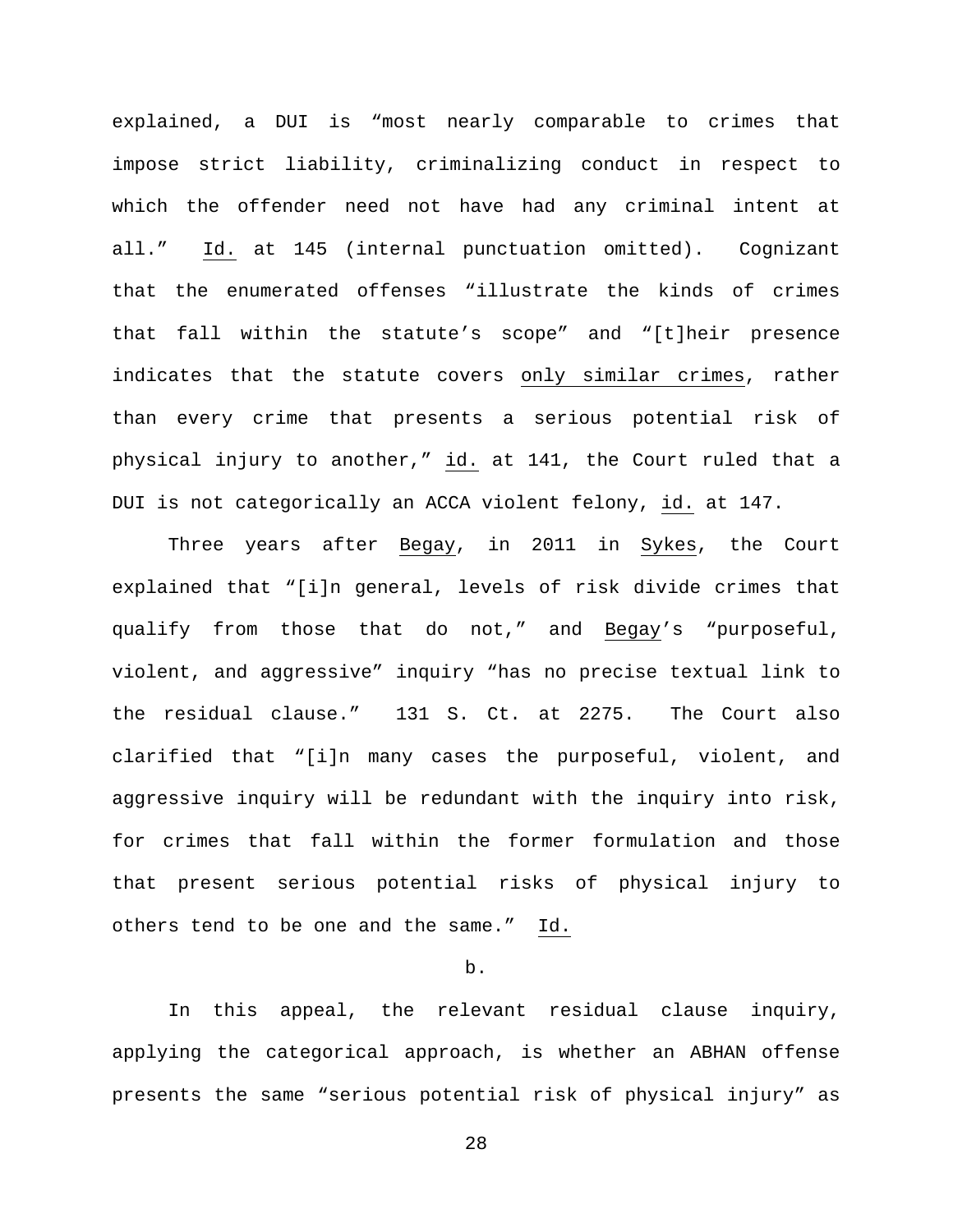the ACCA's enumerated offenses — "burglary, arson, or extortion, [or offenses that] involve[] use of explosives." Begay, 553 U.S. at  $144.^{12}$  $144.^{12}$  $144.^{12}$  The Supreme Court has explained that the enumerated offenses limit the residual clause "to crimes that are roughly similar, in kind as well as in degree of risk posed, to the examples themselves." Id. at 142.

An ABHAN offense can, as the South Carolina courts have shown, involve a variety of aggravating circumstances. Given the spectrum of such circumstances — from "purposeful infliction of shame" to the use of a deadly weapon — it is clear that there are varying degrees of "potential risk of physical injury" presented, depending on the circumstances of the particular offense. We are, however, tasked with assessing the predicate offense "'generically, that is to say, we examine it in terms of how the law defines [it] and not in terms of how an individual

<span id="page-28-0"></span> $12$  Although the government concedes that ABHAN is not an ACCA enumerated crime, it suggests that we should, in deciding whether ABHAN is an ACCA violent felony, look to the Guidelines, which contains a more extensive list of enumerated offenses. See, e.g., USSG § 2L1.2 cmt. n.1(b)(iii); id. § 4B1.2 cmt. n.1. Even if we were to import additional enumerated offenses into the ACCA, however, the "closest analog" to ABHAN would be "aggravated assault," and the government has conceded that ABHAN is not categorically a generic aggravated assault. See Br. of Appellee 14.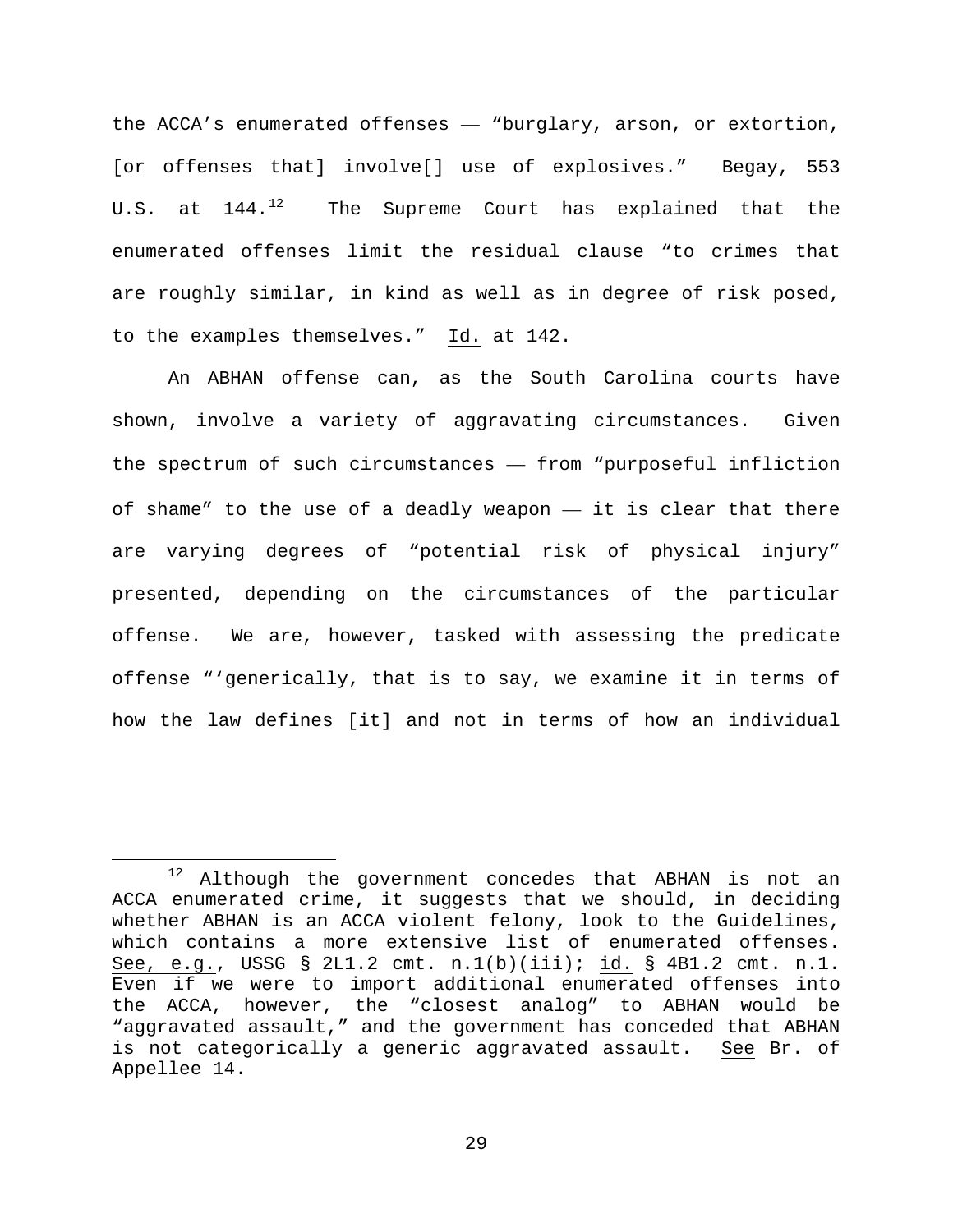offender might have committed it on a particular occasion.'" Jenkins, 631 F.3d at 684 (quoting Begay, 553 U.S. at  $141$ ).<sup>13</sup>

Because the first element of an ABHAN offense — a violent injury — can be satisfied even though "no actual bodily harm was done," State v. DeBerry, 157 S.E.2d 637, 640 (S.C. 1967), this element does not suggest that an ABHAN offense presents the same "serious potential risk of physical injury" as one of the ACCA's enumerated offenses. The second ABHAN element, the presence of circumstances of aggravation, can be satisfied simply by showing, for example, a disparity in age, and such a showing

Our reliance on Guidelines decisions is necessarily limited, however, to those situations involving "substantively identical" residual clauses. Although decisions interpreting enumerated offenses or force clauses may provide useful guidance, particularly with respect to the question of whether and how to apply the categorical or modified categorical approach, these decisions are unlikely to be pertinent to the ultimate issue of whether an offense constitutes an ACCA violent felony under the residual clause. See, e.g., United States v. Rede-Mendez, 680 F.3d 552, 555 n.2 (6th Cir. 2012) (observing<br>that "[c]ases analyzing the residual clauses" are "not that "[c]ases analyzing the residual clauses" pertinent" to analysis of offenses under force clause of Guidelines section 4B1.2).

<span id="page-29-0"></span><sup>&</sup>lt;sup>13</sup> In Jenkins, we examined whether the Maryland common law crime of resisting arrest qualified as a "crime of violence" for purposes of Guidelines section 4B1.1. Our decisions on whether a previous conviction constitutes a "crime of violence" under the Guidelines are relied upon interchangeably with precedents evaluating whether a previous conviction constitutes a "violent felony" under the ACCA, "because the two terms have been defined in a manner that is substantively identical." United States v. Gomez, 690 F.3d 194, 197 (4th Cir. 2012) (internal quotation marks omitted) (emphasis added); see United States v. King, 673 F.3d 274, 279 (4th Cir. 2012).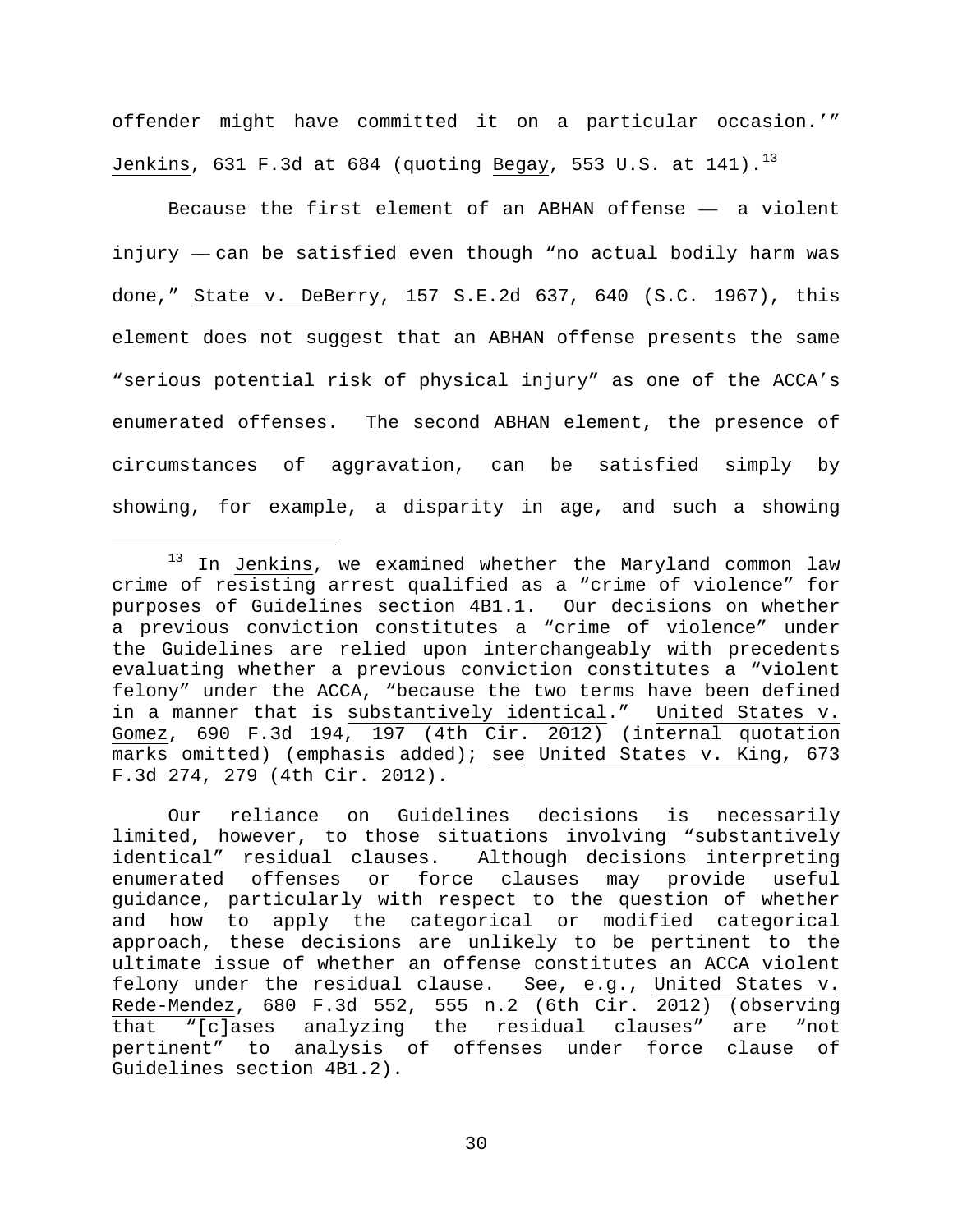fails to present a degree of risk similar to that posed by the ACCA's enumerated offenses. Taken together, these elements demonstrate that an ABHAN offense, in the generic sense, does not pose the degree of risk required to come within the residual clause. Accordingly, we are satisfied that ABHAN is not categorically an ACCA violent felony.<sup>[14](#page-30-0)</sup>

### c.

Finally, the Amicus argues that, applying the Supreme Court's decisions in Begay and Sykes, we should rule that ABHAN is categorically an ACCA violent felony because "an ABHAN conviction may be sustained based on reckless conduct," and thus "meets the purposeful, violent, and aggressive test under Begay." Br. of Amicus 14. Although Hemingway agrees that ABHAN's requisite mental state of recklessness is a relevant factor, he maintains that proof of recklessness does not satisfy the purposeful, violent, and aggressive test established in Begay.

<span id="page-30-0"></span> <sup>14</sup> Because ABHAN is not categorically an ACCA violent felony, we need not separately analyze Hemingway's conviction for AHAN, which is "a lesser included offense of ABHAN, without the completed act of violence," State v. Murphy, 471 S.E.2d 739, 741 (S.C. Ct. App. 1996). Our determination that ABHAN is not categorically an ACCA violent felony leads inescapably to the conclusion that AHAN is also not categorically an ACCA violent felony.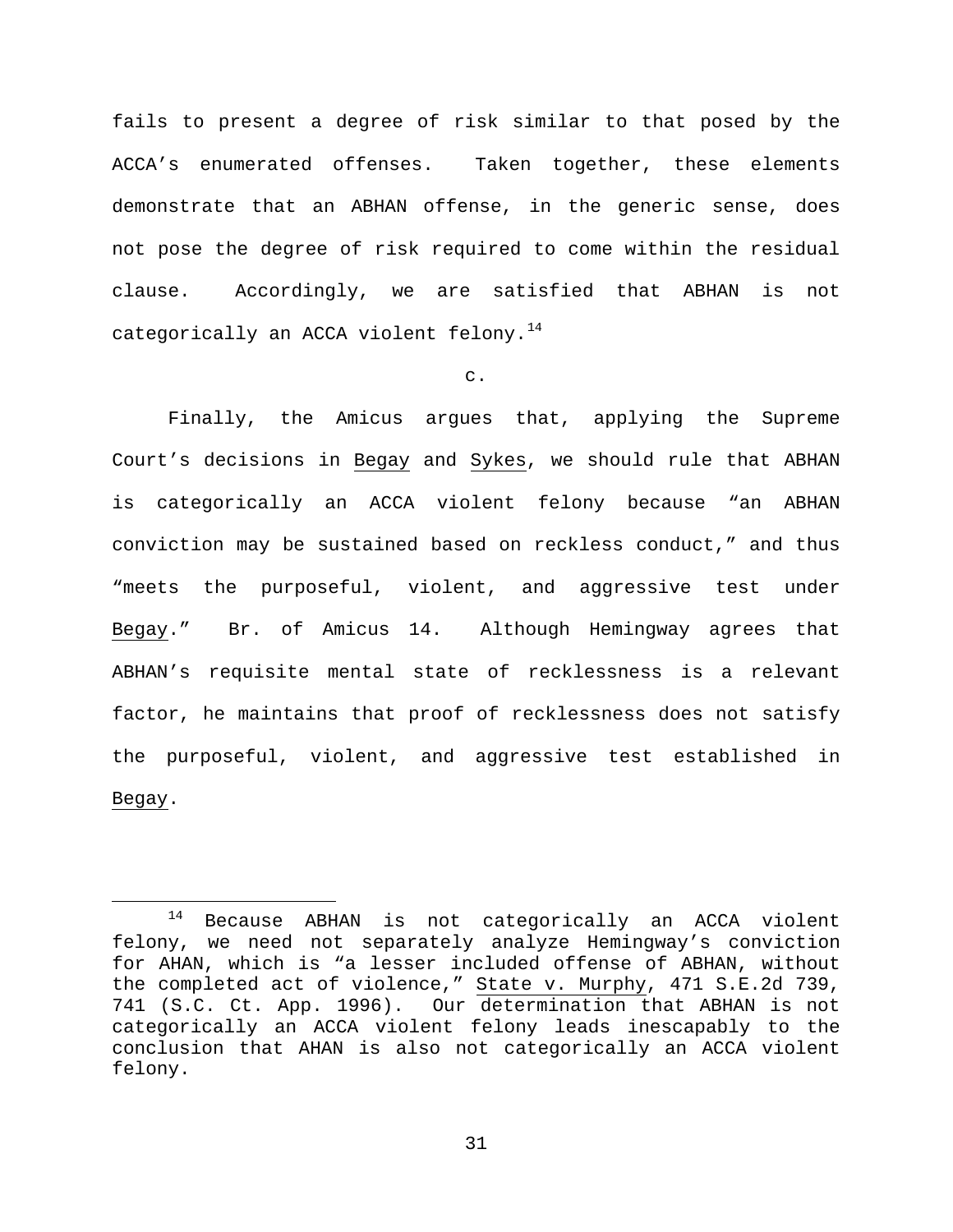We need not address the question of whether ABHAN satisfies this inquiry under Begay, however, because the focus on ABHAN's requisite mental state, like that taken by the defendant in Sykes, simply "overreads the opinions of [the Supreme] Court." Sykes, 131 S. Ct. at 2275. The appropriate "analysis should focus on the level of risk associated with the previous offense of conviction, notwithstanding the 'purposeful, violent, and aggressive' conduct stressed by the Begay Court in the context of a strict liability offense." United States v. Vann, 660 F.3d 771, 780 (4th Cir. 2011) (King, J., concurring in the judgment). In short, Sykes makes it clear that Begay did not substitute the "purposeful, violent, and aggressive" inquiry for the analysis of risk that is already identified in the residual clause. Because an ABHAN offense does not pose an equivalent "serious potential risk of physical injury" as the enumerated offenses, we need not undertake a redundant inquiry into the requisite mental state for an ABHAN offense.<sup>15</sup>

<span id="page-31-0"></span><sup>&</sup>lt;sup>15</sup> As the parties emphasize in their various submissions, the question of whether ABHAN is categorically an ACCA violent felony has received some inconsistent answers in our Court. In several of our unpublished post-Begay decisions, our Court considered ABHAN to be a categorically "violent felony" for purposes of the ACCA, as well as a "crime of violence" for purposes of the Guidelines. See, e.g., Wiley, 449 F. App'x at 270; Moultrie, 445 F. App'x at 631; United States v. Brunson, 292 F. App'x 259, 262 (4th Cir. Sept. 11, 2008). These decisions, of course, are not binding and were rendered prior to both Sykes and Descamps.